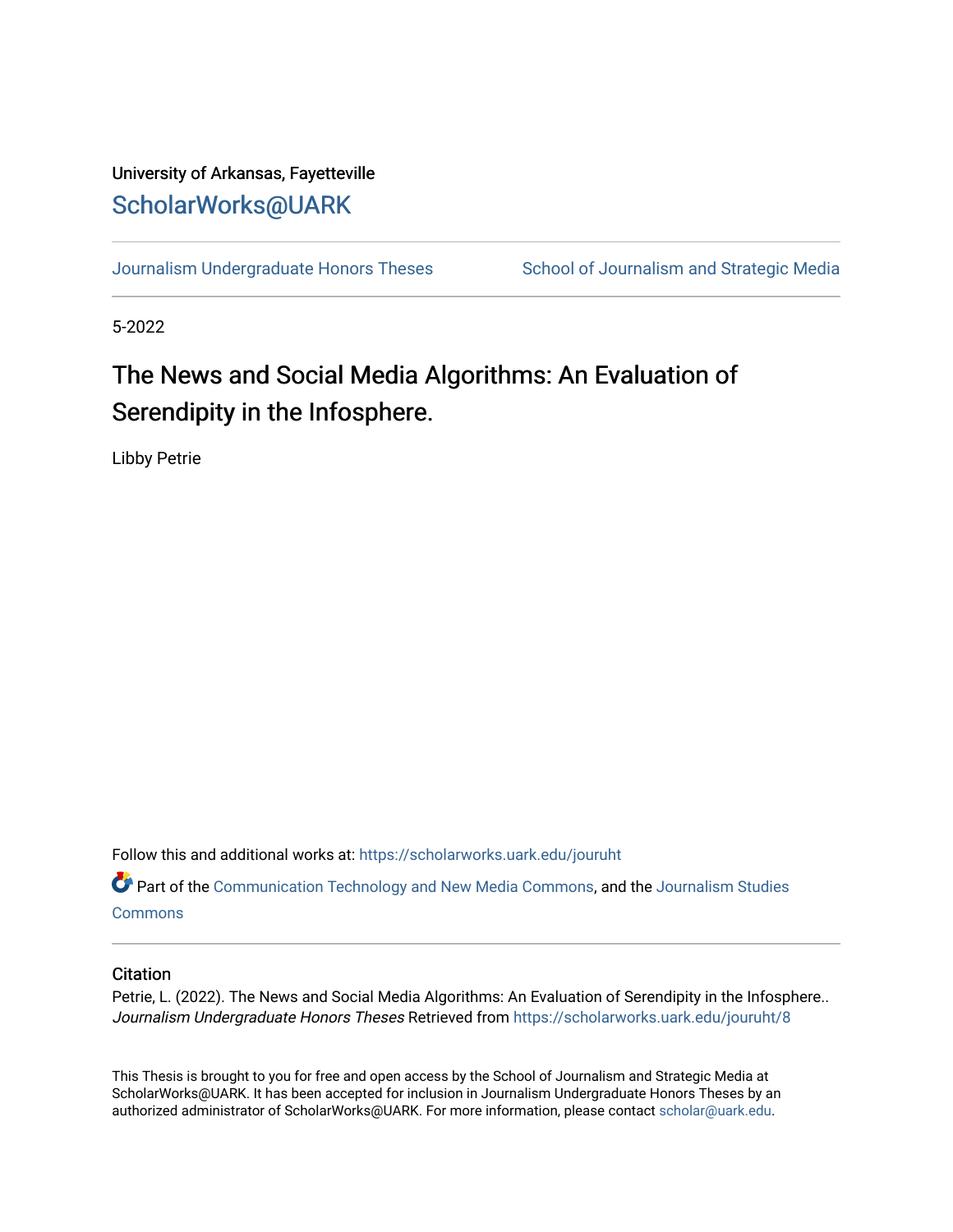# **The News and Social Media Algorithms: An Evaluation of Serendipity in the Infosphere**

An Honors Thesis submitted in partial fulfillment of the requirements of Honors Studies in

Journalism.

By: **Elizabeth Marie Petrie**

Spring 2022 Journalism Advertising–Public Relations J. William Fulbright College of Arts and Sciences **The University of Arkansas**

**Kara J. Gould, Ph.D., Assistant Professor** School of Journalism and Strategic Media University of Arkansas kgould@uark.edu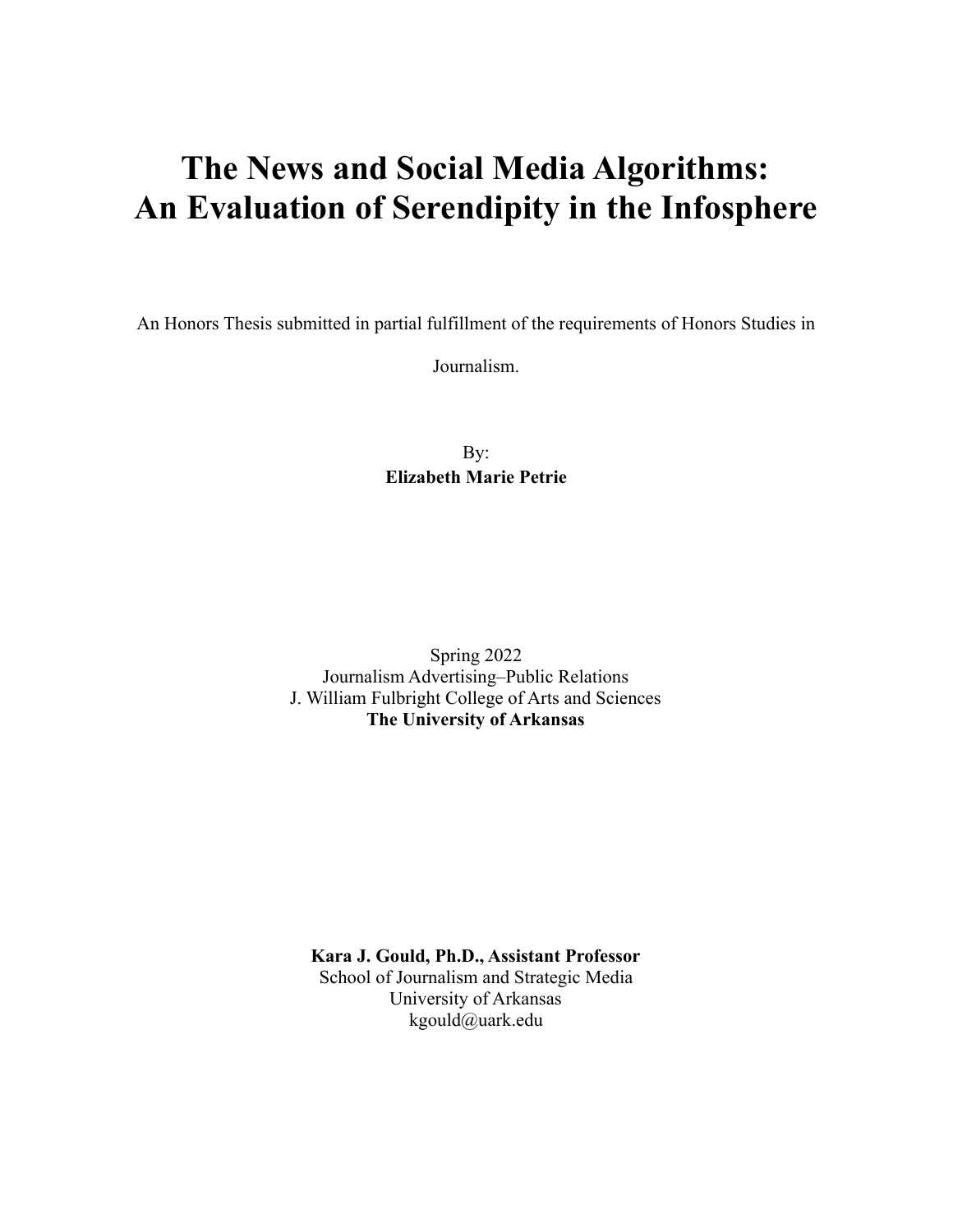## **Table of Contents**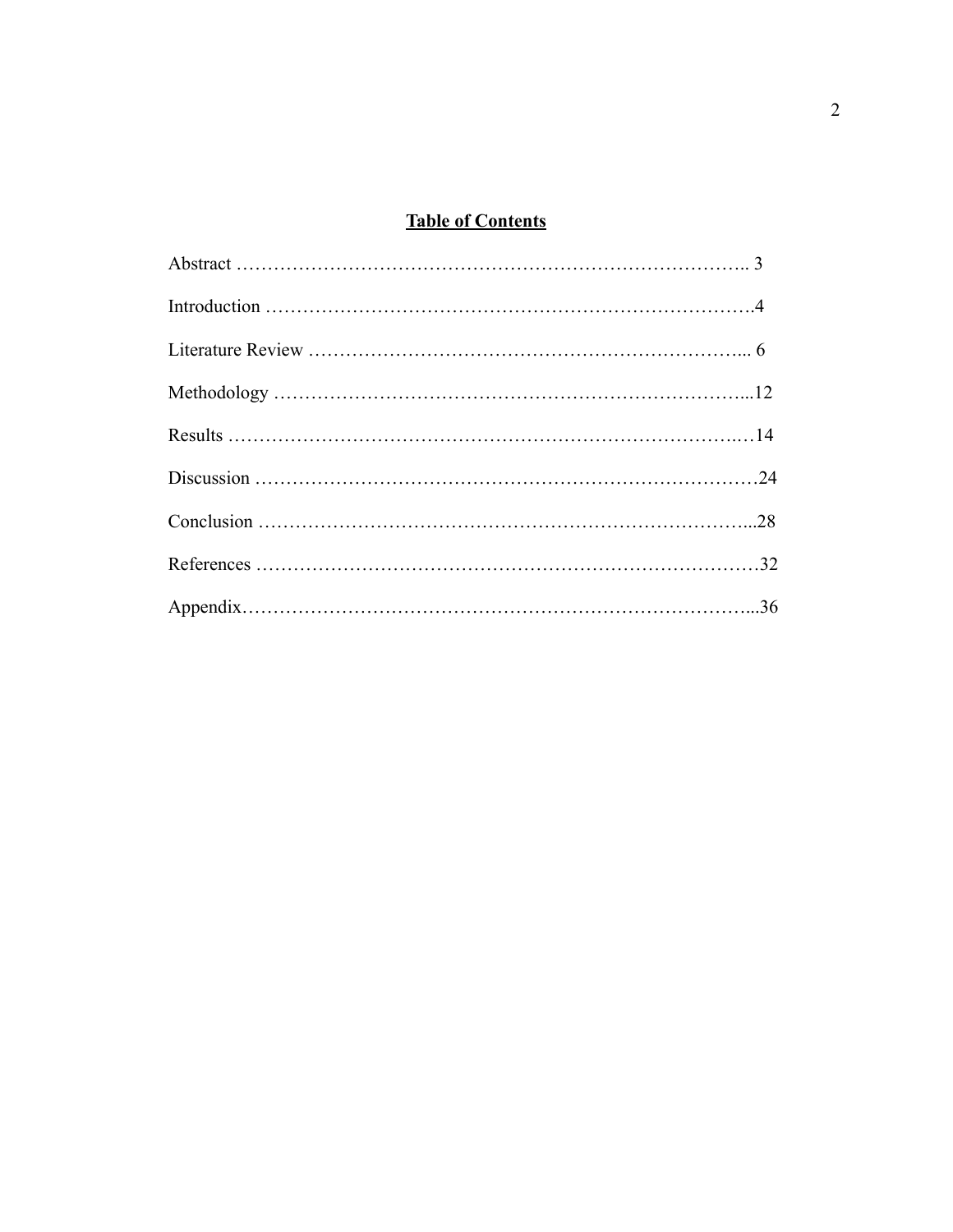#### **ABSTRACT**

This study investigates consumer responses to a theoretical solution to many of the problems facing today's infospheres, including but not limited to echo chamber behaviors, misinformation, and polarization. The solution, conceptualized as the "Architecture of Serendipity," proposes that media platforms tweak their existing algorithms to introduce a threshold of "serendipity," or random and varied content in order to diminish the effects caused by the over-personalization of today's most relevant information systems (Sunstein, 2017). While there is a belief among certain academics that the architecture can prove to be incredibly impactful at diminishing these negative consequences, there is no commentary on how today's consumers would respond to the shift (Reviglio, 2019). Utilizing survey data gathered at a public university, this study concludes that most users would accept more serendipity within their infospheres, and some would even prefer it. These consumer aspirations are relevant as some begin to look to government agencies and media corporations to find solutions to stabilize today's infospheres to reduce polarization and aid in mass informedness.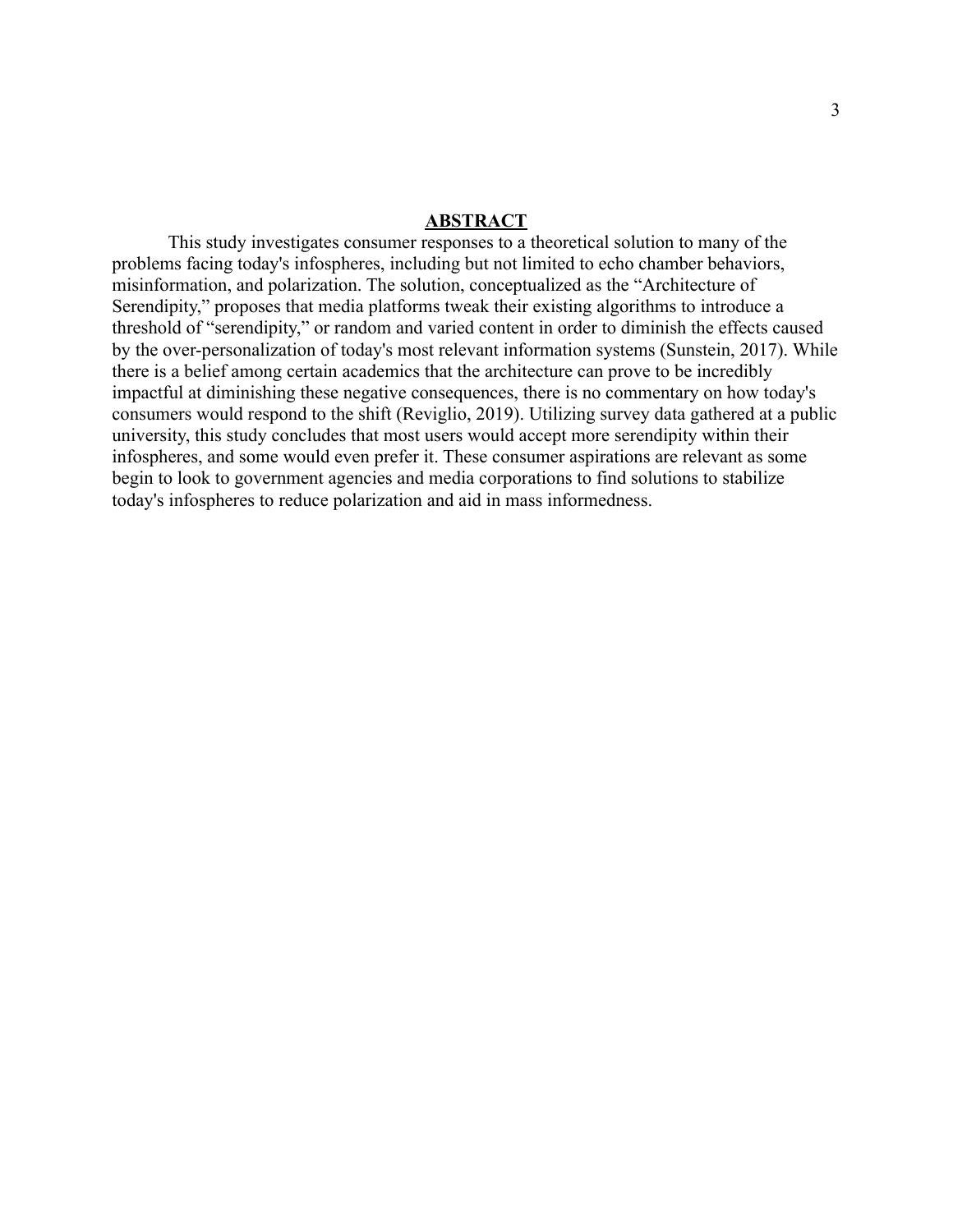#### **INTRODUCTION**

Technological advances have created severe distrust of the media as individuals find themselves more divided and confused than ever (Baum & Groeling, 2018). While social media allows for much-needed "imitations" in order for users to access information beyond their individual experiences, the space has become more disorienting than informational (Lippmann, 1922; Prior, 2013). These sites have begun to incorporate complex data-collecting algorithms to learn what their readers want to engage with (Lee et al., 2018). This knowledge provides tech and media companies with significant financial profit (Keetaru, 2018). This data is then used to generate personalized advertisements, news stories and information in order for these companies to derive maximum profit by having users stay "engaged" on their platforms (Sang, 2017).

This development has constructed today's infospheres into what is aptly described by American legal scholar Cass Sunstein as the "Daily Me" – personalized digital newspapers where consumers only receive pleasing content with little to no regard for widespread newsworthiness, social importance and in some instances validity (Sunstein, 2017). These platforms serve as breeding grounds for "fake news," a popularized term defined as information shared that is either inaccurate or misleading with the intent to confuse or deceive (Alcott  $\&$ Gentzkow, 2017). Increased polarization and the growth of echo chambers have coincided with the growth of personalized information systems, as people revert to these customized sources in lieu of traditional, fact-based journalism (Sunstein, 2017). With over half of the United States population reporting social media as a main news source, "Daily Me" generated behaviors are not small in scope, nor are they irrelevant to American democracy as a whole (Sunstein, 2017).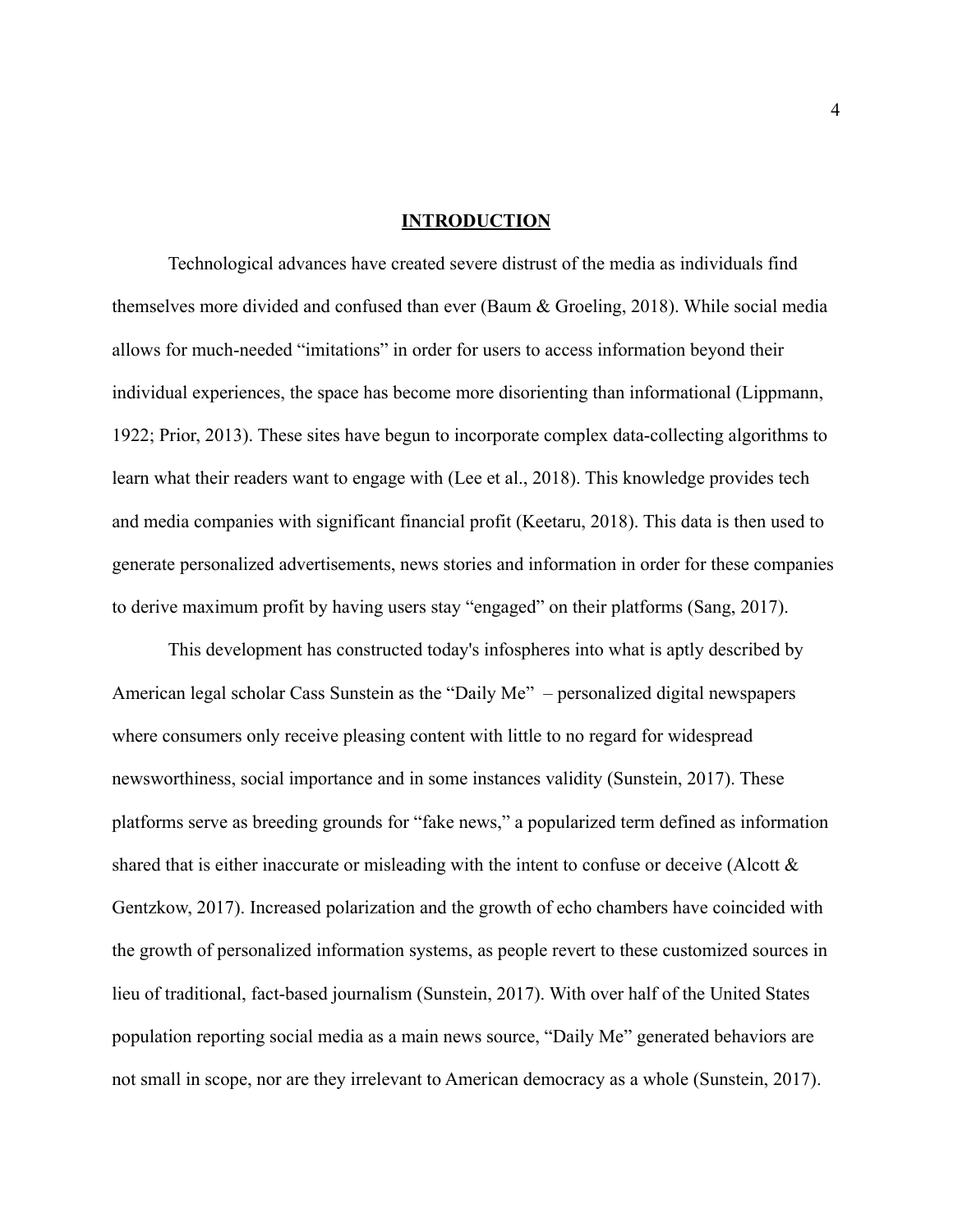Declines in public trust in United States institutions have been widespread and well-documented, and journalism being no exception (Vincet, Rousseau, Schwitzer, 2019). Many consumers tie the increase in polarization and fake news to the modern journalist for their inaccurate or poor reportage (Hargreaves, 2003). This criticism is unwarranted, however. A recent study suggests that journalists understand social media algorithms used on Facebook, Instagram and Twitter as filters that decide whether or not audiences see their content based on a variety of factors (Peterson-Salahuddin, Diakopoulos, 2020). The cited factors include previous engagement, engagement-ability of the content, publisher size, payment and political ideology. From the view of the journalist, algorithmic factors bar the public from accessing the objective content that traditional journalism stipulates (Peterson-Salahuddin, Diakopoulos, 2020). All participating journalists in the study noted feeling that they needed to use different strategies to get around these algorithms, including changing "how they frame their stories, tweaking headlines to be more engaging to readers, and being deliberate about the photos and videos they posted alongside their stories," in order to compete with algorithm-favored content (Peterson-Salahuddin, Diakopoulos, 2020).

There are possible solutions to this problem being circulated in academic circles that show promise. One such solution is conceptualized as the "architecture of serendipity," an algorithmic tweak that would require a benchmark-level of spontaneity in the types of content and sources delivered to media users (Sunstein, 2017). By establishing a threshold of serendipity into current algorithms, it is possible to see a decrease in the polarization caused by the "Daily Me," and perhaps more trust in the media as a whole.

A study conducted in 2019 from the University of Bologna revealed promise to this solution. Tenured researchers at the university analyzed a substantial amount of emerging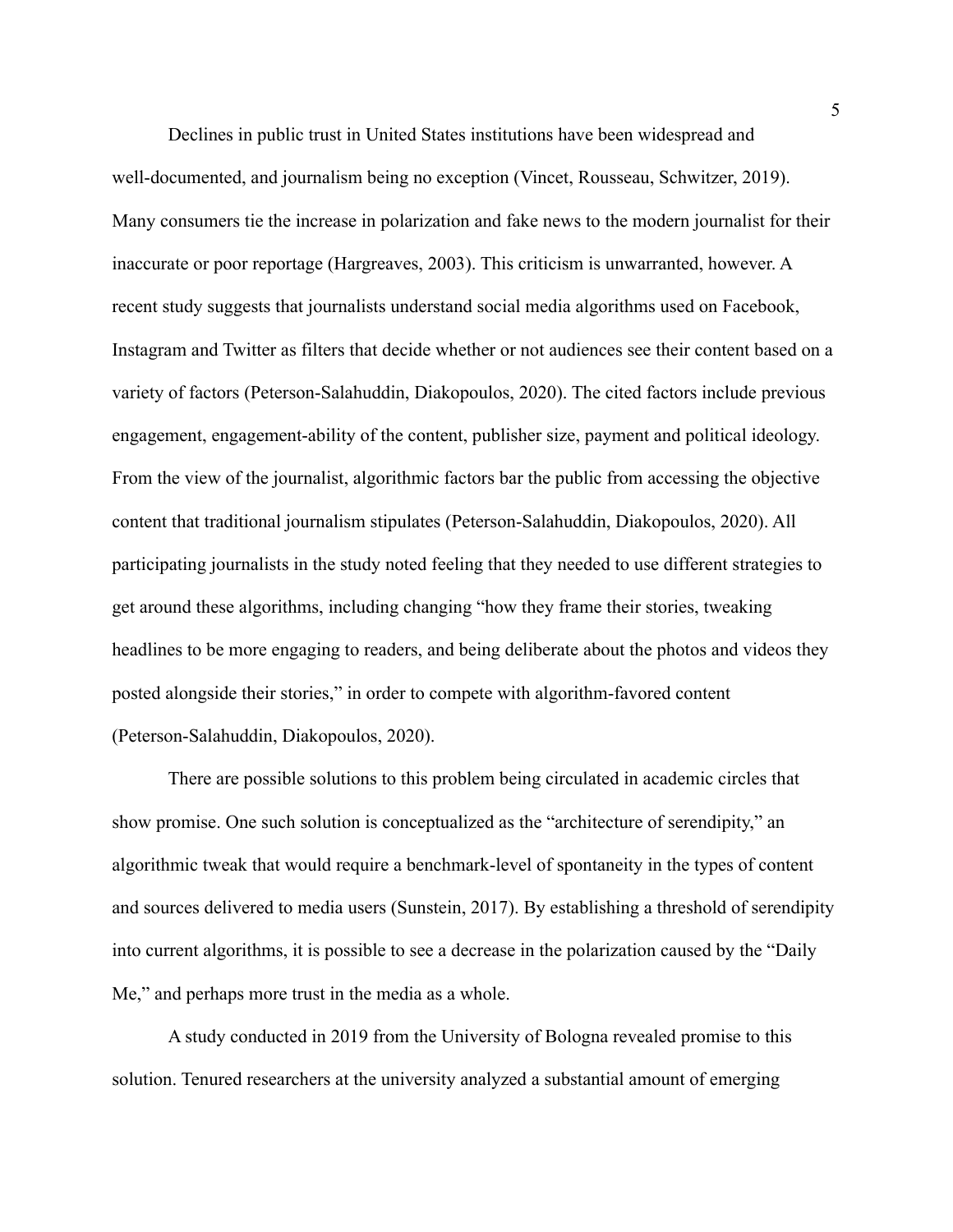literature surrounding serendipity in human-computer interactions and concluded that "serendipity can be conceived as an emerging design and ethical principle to strengthen media pluralism," and consequently combat echo chamber behaviors (Reviglio, 2019). While academics may be convinced of the viability of this solution, it has not yet been discerned how consumers in real-life settings would feel about this tweak to their algorithms. Without consumer approval, or at the very least indifference to this change, it is unlikely media companies will consider altering their algorithms and risk losing consumers and eventually profits.

The purpose of this study is to investigate whether the architecture of serendipity is a palatable algorithmic alteration in the eyes of consumers by asking survey questions regarding respondent media usage, preferences, perceived informedness, perceptions of journalists, as well as current and ideal serendipity in their informational spheres. Advertising and public relations specialists are uniquely positioned to act as intermediaries between consumers and technology companies with which they work closely. If consumers desire more serendipitous feeds, it is the job of advisers and public relations specialists to respond to consumer desires and encourage technology companies to do the same. If consumers are not yet solidified in their position on serendipity within their infospheres, advertising and public relations specialists must properly market and share the concept to both technology companies and consumers to aid the cited epidemic of infosphere isolation and media distrust.

#### **LITERATURE REVIEW**

#### **A Need for Accurate "Imitations":**

Certain scholars argue that the genesis of modern media stems from the ideology of Walter Lippmann (Wein, 2017). Lippmann, in his most-notable work, *Public Opinion*, explains how our world is extremely large and growing rapidly as time and technology advances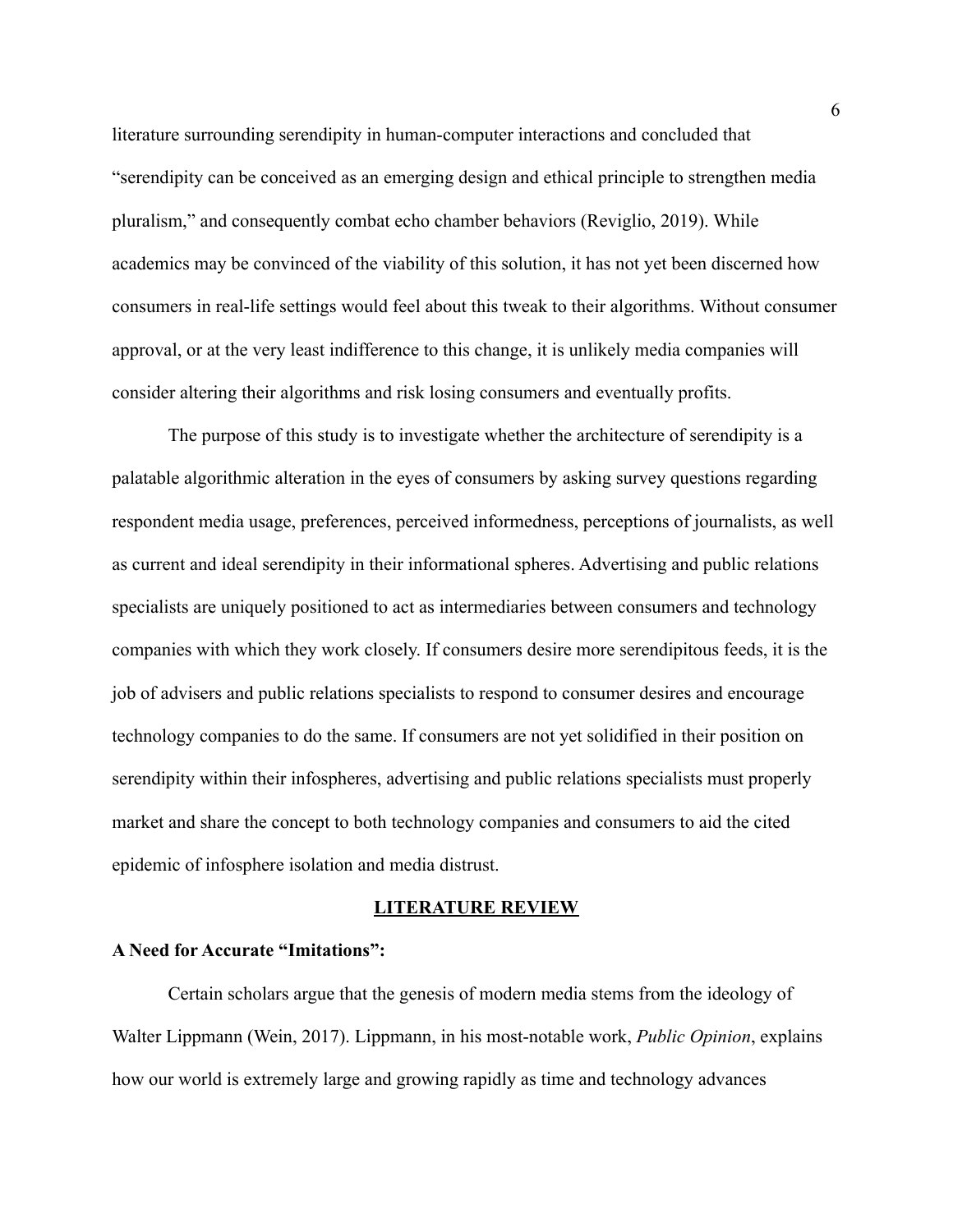(Lippmann, 1922). Lippmann notes that people will be inherently limited on what they can observe and understand with their own eyes. Therefore, in order for society to sufficiently understand the entirety of the world around them, it is necessary to support, produce and consume "imitations" (Lippmann, 1922). These "imitations" can be defined as accurate, reliable journalism and media. Lippmann argues these imitations are pillars of American society and democracy, and act as a way to suppress the creation of "pseudo-environments," spaces where what is conceived internally contradicts reality (Lippmann, 1922). These pillars set by Lippmann have guided modern journalistic standards – to be truthful, accurate, and to do no harm – and thus aid the general public (Wein, 2017).

Modern scholars concur with Lippmann's notions, noting that "much of our social reality today – much of the meaning in our lives that we experience – is generated through mass-media content," seen on social media sites like Facebook, TikTok, Twitter and Instagram (Kende et al., 2015). This type of content and the way it is presented has large ramifications, simply because "media messages and images that we view and absorb tend to create, maintain, and transform our social reality," and actively "cultivate our images of and beliefs about the real world" (Calvert, 2004). With these ramifications in mind, scholars and journalists alike agree that the need for credible and accurate media is critical.

However, in recent years the infosphere has become more disorienting than informative, a worrisome development that is widely acknowledged (Prior, 2013; Choi & Lee, 2021). Social media sites began developing complex data-collecting algorithms to monitor what information their readers were most drawn to in order to learn what kind of information is most popular (Lee et al., 2018). Soon thereafter, these sites recognized the possibility to monetize this information in order to keep users engaged on their platform (Lee et al., 2018). The data collected is used to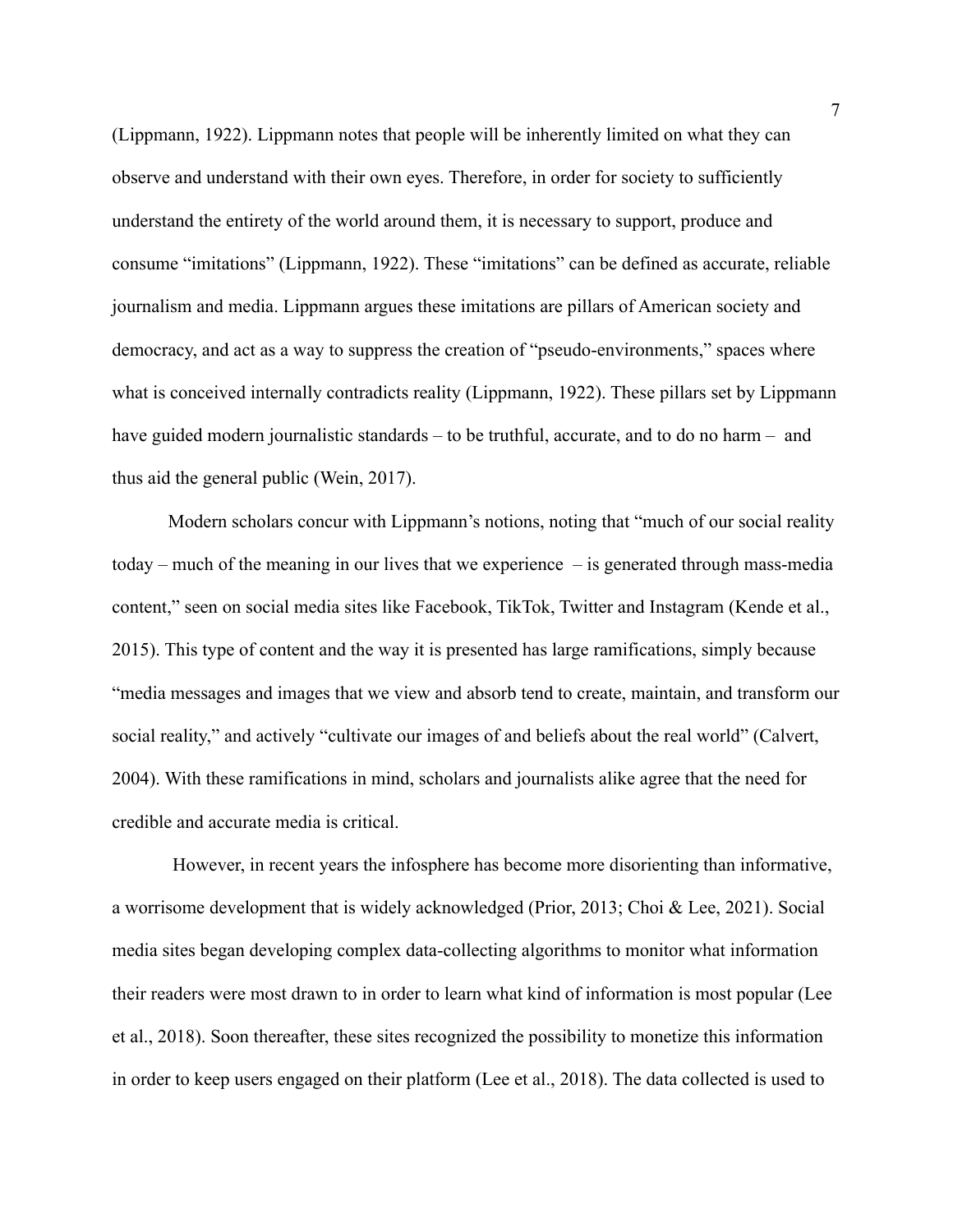generate personalized advertisements, news stories and additional content for users so companies may derive maximum profit by having users stay engaged on their platform (Sang, 2017). Today, this practice is widespread as social media sites have been able to acquire significant financial gains through its utilization, leading to the creation of personalized information systems (Keetaru, 2018).

#### **Problems with Personalized Information Systems:**

As the monetization of the infosphere has progressed, scholars have become increasingly concerned about how individuals receive and interpret their information. Among the highest of their concerns are the developments of the "Daily Me," creation of "echo chambers," and the proliferation of "fake news" among social media sites (Sunstein 2017; Alcott & Gentzkow, 2017). The "Daily Me" is the progression of social media sites into personalized newspapers, where consumers who access these platforms receive personalized content generated by the site's engagement-driven algorithm (Sunstein, 2017). This information is selected individually for each reader with hopes of eliciting maximum user-satisfaction, disregarding general newsworthiness, objectivity or social importance (Sunstein, 2017). The development of the "Daily Me" strongly juxtaposes the genesis of mass media dictated by Lippmann and the goals that traditional journalism aspires to meet – open, accurate and objective information (Wein, 2017).

Paired with the "Daily Me" is the development of echo chambers within the infosphere, specifically among social media sites. Online echo chambers are created when users encounter "only beliefs or opinions that coincide with their own, so that their existing views are reinforced and alternative ideas are not considered" (Oxford, 2021). These environments create a breeding ground for echo chambers, as platforms look to please their consumers as much as possible to create loyal, consistent customers which in turn generate consistent financial profit (Sunstein,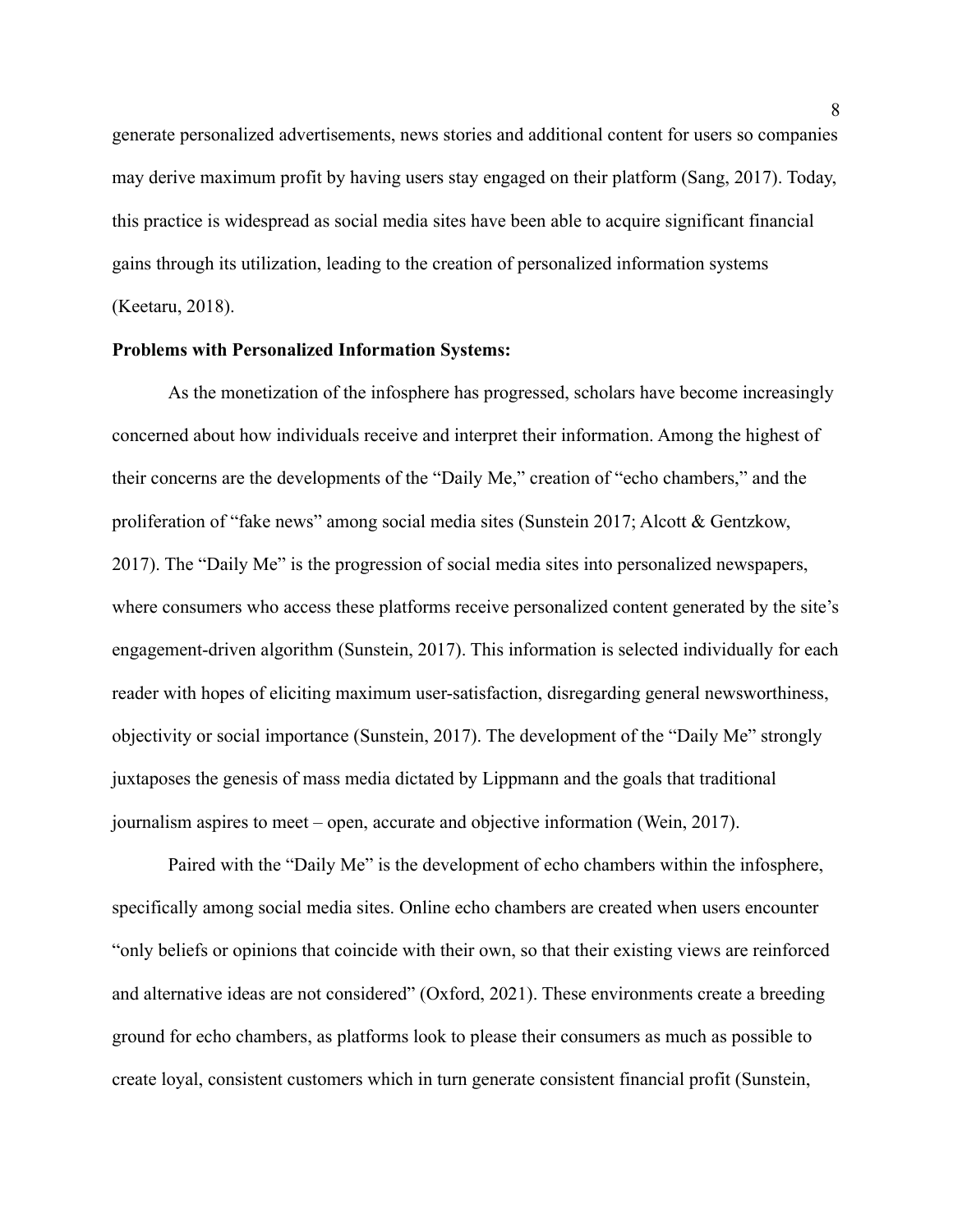2017). While members of these individual echo chambers grow closer to one another ideologically, they grow further apart from other members of their society who fall into different chambers, leading to mass polarization (Geschke et al., 2018). A 2018 study utilizing virtual simulations discovered that as users become more entrenched and trusting in their informational sources, "polarization of society into even more distinct and less interconnected echo chambers" occurred, even when users were not consciously seeking to polarize themselves (Geschke et al., 2018).

The problems created from the "Daily Me" and echo chambers become exacerbated when social media sites serve each echo chamber false, yet user-satisfy content (Sunstein, 2018). This information, popularly branded as "Fake News" is often created with the intent to confuse or deceive readers (Alcott & Gentzkow, 2017). Fake news is increasingly seen and transmitted within these sites in spite of their inaccuracies – usually because they are highly emotional in content or they satiate user desires for confirmatory news which reinforces preexisting beliefs (Sunstein, 2018). Despite their efforts, which have been limited in scale, media platforms have been unable to successfully contain the transmission of fake news with a recent survey citing over half of Americans believing they encounter fake news online regularly (Watson, 2019). This research suggests the public views journalists with low credibility. These developments paired with one another create a dangerous hotbed for miscommunication, misunderstanding and severe polarization as people incorrectly believe themselves to be objectively well-informed (Prior, 2013). To aid the spread of accurate and objective information, it has been proposed for the infosphere to initiate and propagate feeds that are less personalized and more objective (Benkelman, 2019).

#### *H1: Today's media users perceive themselves as objectively well-informed.*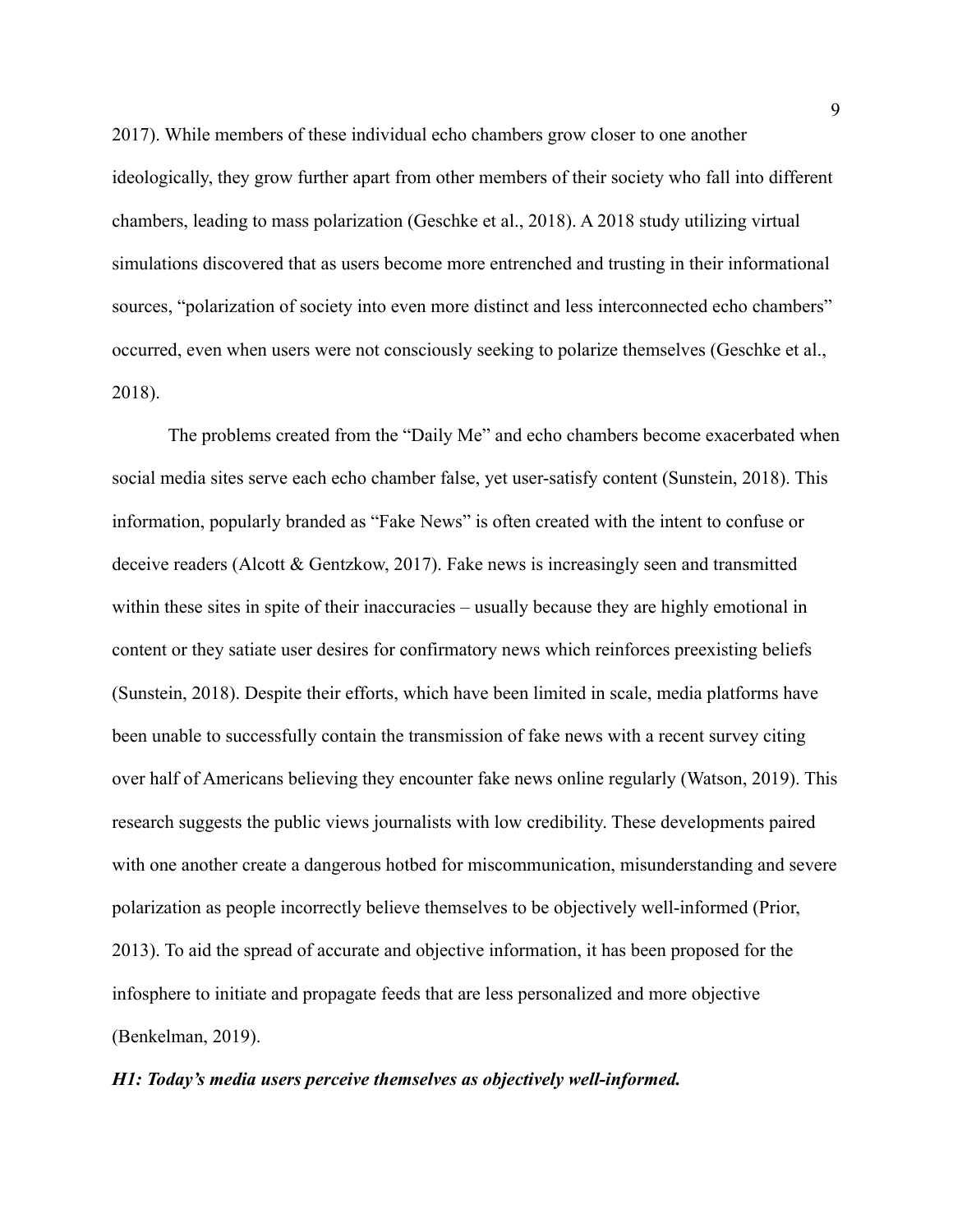#### **The Impact of Personalized Information Systems on Journalism:**

With a significant percentage of the American public aware of their frequent interactions with fake news, many consequently report feeling confused and distrustful of all media (Baum  $\&$ Groeling, 2018). Many users tie the perceived increase in polarization and fake news to the modern journalist's inaccurate or poor reportage. Around 35 percent of Republicans and 18 percent of Independents perceived the media to be an enemy of the American people (Watson, 2019). This suggests that the public views journalists with low credibility.

This animosity and distrust is unwarranted, however. Journalists are generally aware of the mechanisms functioning within infospheres, specifically the algorithms employed by popular media platforms that prioritize consumer engagement above all (Peterson-Salahuddin, Diakopoulos, 2020). These journalists note that the accuracy and honesty of their reporting was not an algorithmic consideration – rather, previous engagement, engagement-ability of content, publisher size, payment and political ideology were the main factors algorithms considered when generating a news feed for its user (Peterson-Salahuddin, Diakopoulos, 2020). Even if the journalist follows the ethical principles that demand honest and accurate reporting, these algorithms act as roadblocks, disallowing quality reporting to be accessed, displayed and shared quickly and easily. Instead, it prioritizes polarizing, user-satisfying content; essentially rewarding poor journalism while punishing quality journalism.

#### *H2: People do not perceive journalists as very credible.*

**Serendipity in the infosphere:**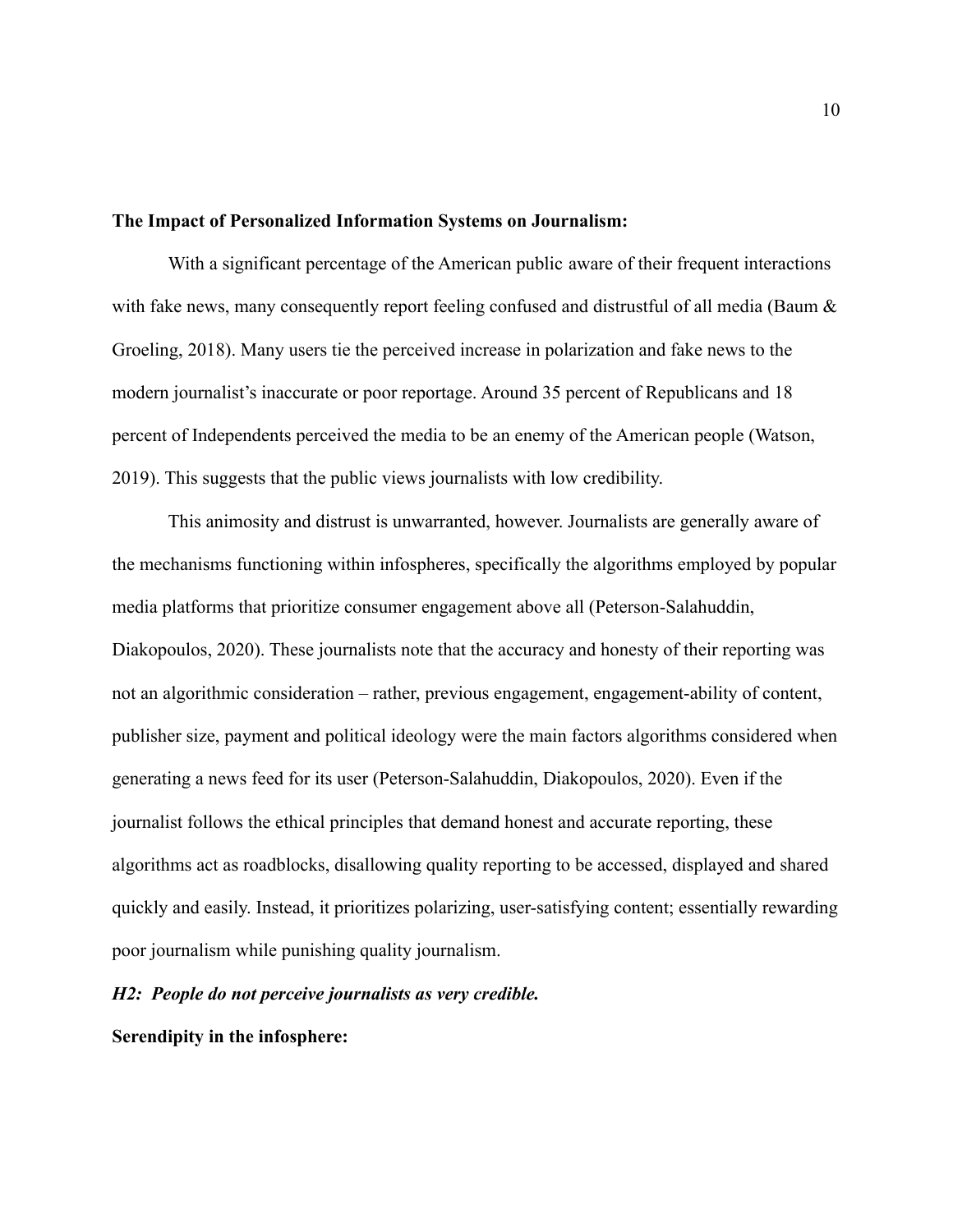While the problems elicited from the use of these algorithms are significant and wide-spread, there are solutions to quell the problem at hand. These solutions, while preliminary in their development, show promise in their ideation. One such solution is conceptualized as the architecture of serendipity (Sunstein, 2017). This solution entails an algorithmic tweak that would generate a certain benchmark-level of spontaneity, or randomness in the content and sources users are exposed to in the infosphere (Sunstein, 2017). Additionally, an "AI Watchdog" could be established to ensure these platforms are incorporating a required threshold of serendipity into their algorithm, "investigate discriminatory AI decisions," and create real-life consequences for unethical algorithmic practices (Sang, 2017). Whether the watchdog be a government or independent agency is still undecided. However, the goal remains the same: if platforms are required to expose their user to more diverse information, opinions and ideologies, it is possible to begin chipping away at the informational barriers created by modern echo chamber and daily me environments (Sunstein, 2017).

A recent study uncovered promising results whilst examining this solution, finding that "the pursuit for serendipity can help burst filter bubbles and weaken echo chambers" in media platforms (Reviglio, 2019). By conceiving serendipity as both an emerging design and ethical principle, there is potential to strengthen "media pluralism" in the context of online personalization (Reviglio, 2019). While this proposed solution has the potential to address the technical problems created by personalized information systems, it fails to show how consumers and current media users would feel about heightened regulation of their infospheres. The aim of this study is to determine if users would be in favor of an architecture of serendipity on the algorithms guiding their infospheres and see more serendipitous content. If there is a consumer demand for such a tweak, large media platforms may be more inclined to adopt the architecture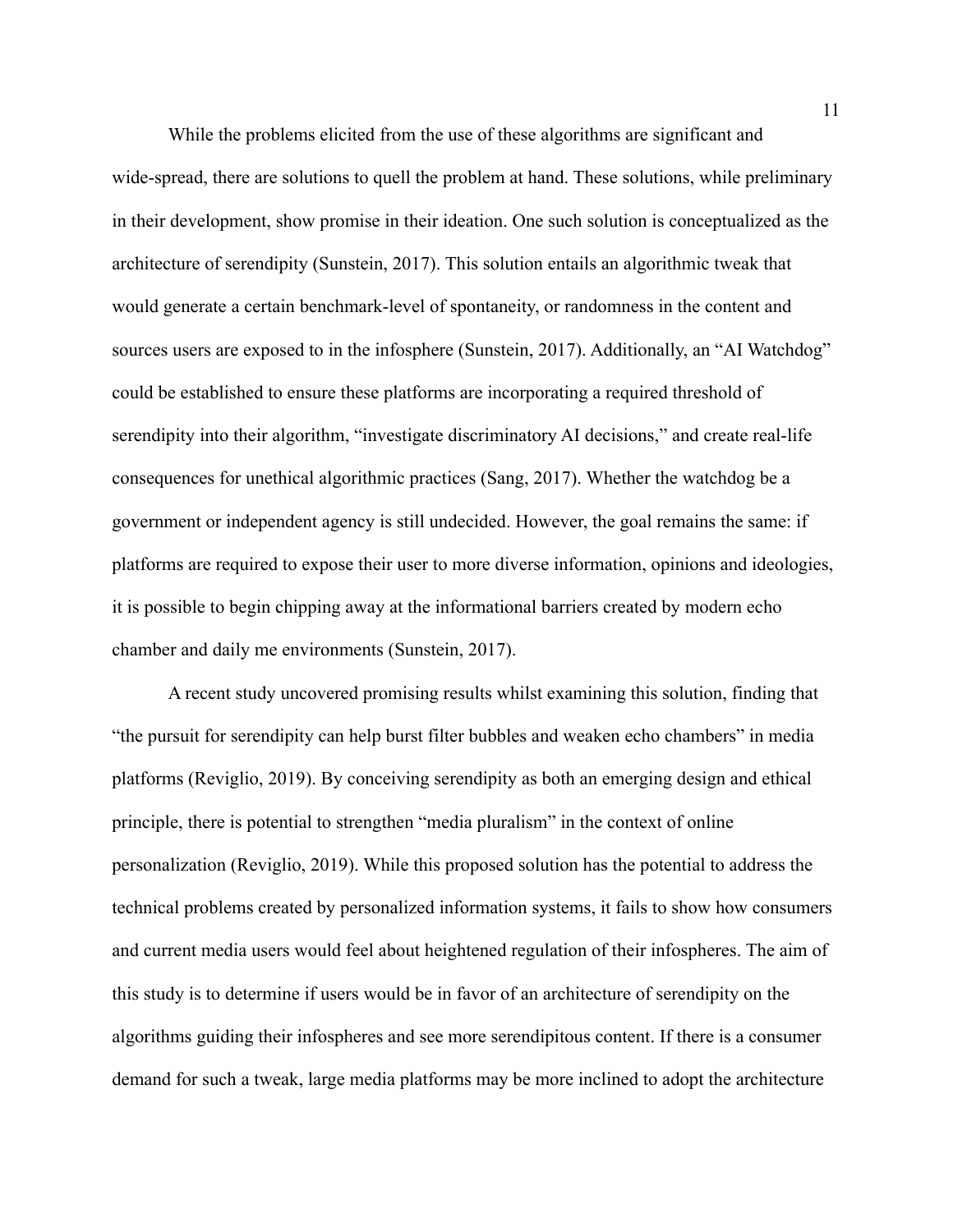with aspirations of pleasing their consumers and ultimately maintaining their financial gains. *RQ1:* **Do people want more serendipitous news feeds on social media sites and within their infosphere?**

#### **METHODOLOGY**

#### **Sample**

To acknowledge the previously stated hypotheses and research questions, a web survey was drawn from a sample of 159 students and faculty at a public university whose population is relatively diverse in gender, ethnicity, race and current legal residency (University of Arkansas Office of Institutional Research and Assessment, 2021). Respondents volunteered to participate via a link to an anonymous online survey utilizing the University of Arkansas Qualtrics survey website. The link was distributed by faculty to students via email, in RSO student group chats, and via social media accounts, specifically Twitter, Instagram, and Facebook. Respondents were first made aware of the length of the survey, the purpose behind the research, and the estimated time it would take to complete. They were also notified their participation was voluntary, their responses would be recorded, yet would remain private.

Finally, respondents were made aware of their rights as survey takers and provided points of contact to the principal researcher, the advising thesis director, and the coordinator from the University of Arkansas Institutional Review Board for questions or comments. Before continuing, respondents were required to provide their consent by selecting a box titled "I understand." Then, all participating respondents were asked a series of questions regarding their demographics, political leanings, media preferences and usage and how serendipitous they believe their feeds currently are. They were also asked how well-informed they believed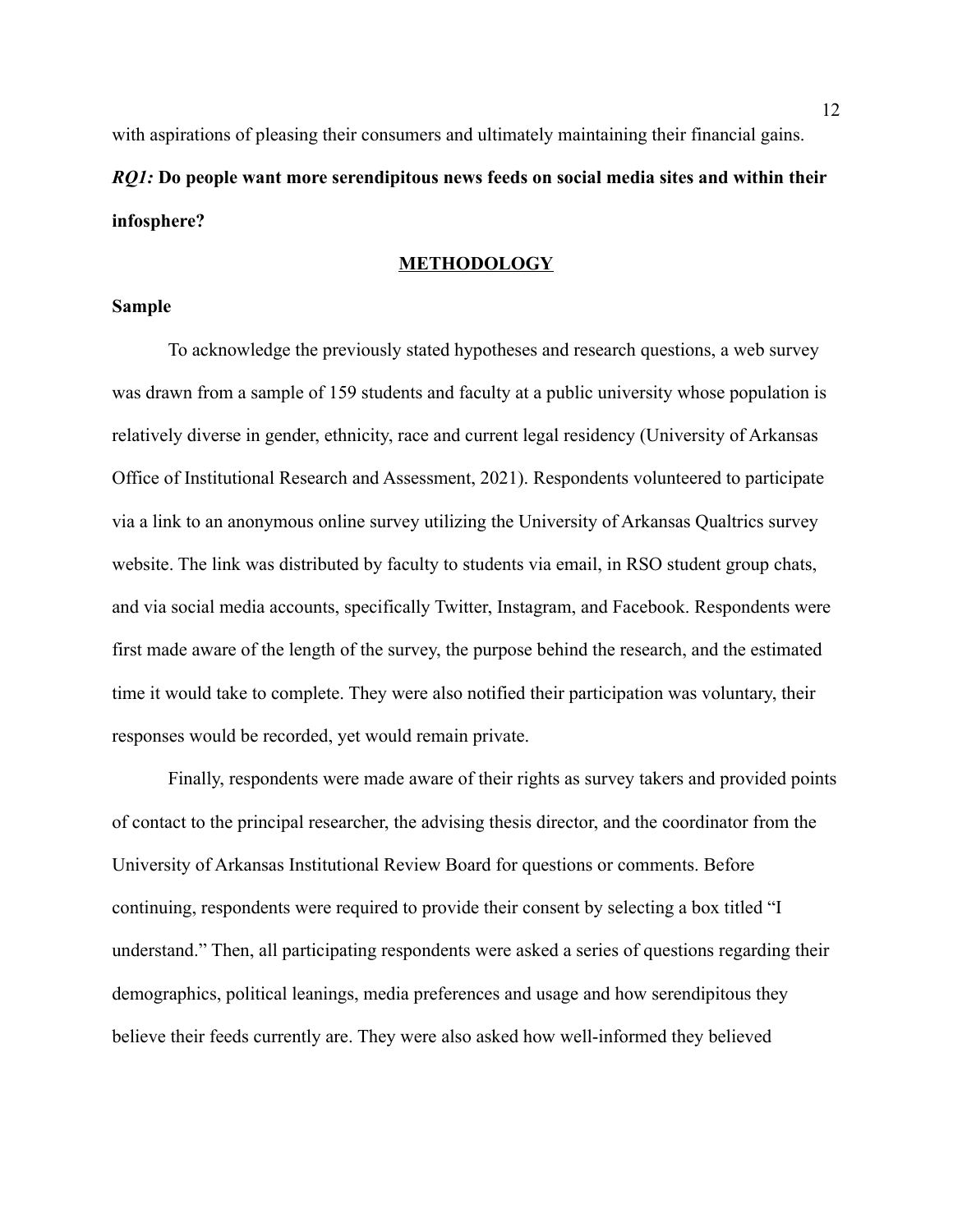themselves to be, their perception of journalists, if they have experienced serendipity in their media feeds before, and if they would prefer more serendipity in their feeds.

#### **Measures**

**Perception of Journalists.** To gauge respondents' opinions of contemporary journalists, participants were asked to give their perceived credibility of the average journalist. Four levels were listed: (a) *very credible*, (b) *somewhat credible*, (c) *not credible* or (d) *cannot decide* (Shariff et al., 2017).

**Source of Information.** To understand where respondents are primarily receiving their information from, participants were asked "What source do you use to find information and/or consume the news?" with six available responses: *(a) Television, (b) Radio, (c) Newspapers / print media (hard copies), (d) Online newspapers and/or websites, (e) social media (Facebook, Twitter, Instagram, TikTok, etc.), and (f) Other , with option (f) accompanied by an optional* text entry box.

**Informedness.** To deduce how well-informed respondents perceive themselves to be, respondents were asked "How well-informed do you consider yourself to be?" on a four-point likert scale,  $(0 = Not$  *well informed*;  $1 = Below$  *average*;  $2 = Modern$  $well$ ;  $3 = Very$  *well*;  $4 =$ *Extremely well*) (Angelucci, 2020).

**Perceived News Feed Serendipity.** Three elements were displayed to capture perceived serendipity of content on respondents' preferred media sources. Respondents were asked to rate how much serendipity, or variety, exists on their news feed. The question read, "What level of random or varied content / sources do you see on your preferred news media feed?" and could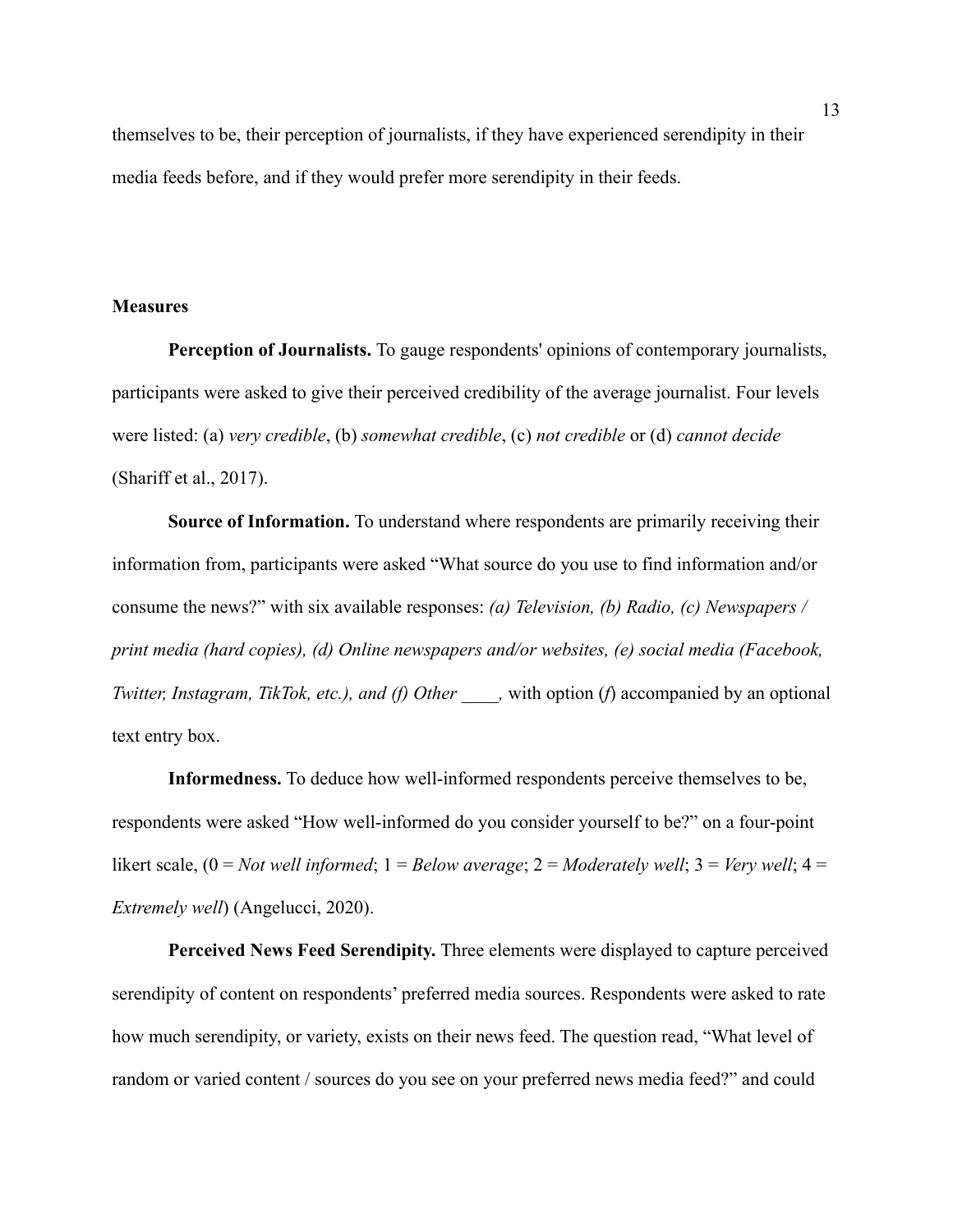select (1) *Sources and content show no variety*; (2) *Sources and content are somewhat varied*; (3) *Sources and content are highly varied.* Participants selected one of these three responses on a 3-point likert scale.

**Instances and Increase of Serendipity.** Respondents were next asked how they prefer their media feeds to look. Respondents were prompted with, "How much variety in sources / content would you prefer to see on your preferred media feed?" with three response options: (1) *No additional variety*, (2) *Somewhat more variety*, (3) *Significantly more variety*. In order to gauge past and preferred instances of serendipity within respondent infospheres, two questions were asked. The first read "Serendipity is defined as 'the occurrence and development of events by chance in a happy or beneficial way.' Have you ever experienced serendipity while viewing content on the preferred media feed?" with three available responses (1) *Yes*, (2) *No*, (3) *Cannot decide*. The final question provided the same definition of serendipity, and then asked "Would you prefer to experience instances of serendipity while viewing content on your preferred media feed?" with three available responses reading (1) *No, never,* (2) *Maybe occasionally*, and (3) *Yes, much more frequently*. These responses were recorded to show the average level of serendipity the typical news consumer wants to experience in their infosphere.

#### **RESULTS**

The total sample population for this research included 159 individuals. The ages of these individuals leaned towards the lower end of the scale, with 120 reported to be between 18 to 25 years old, 11 reported to be between 25 and 34, eight of which reported to be between 35 and 44, five being 45-54 with 15 being over the age of 55. An overwhelming majority of respondents identified as female, with 133 reported female as their preferred gender, 24 male, and three specifying non-binary or third gender. Ethnicity was skewed as well, with 139 respondents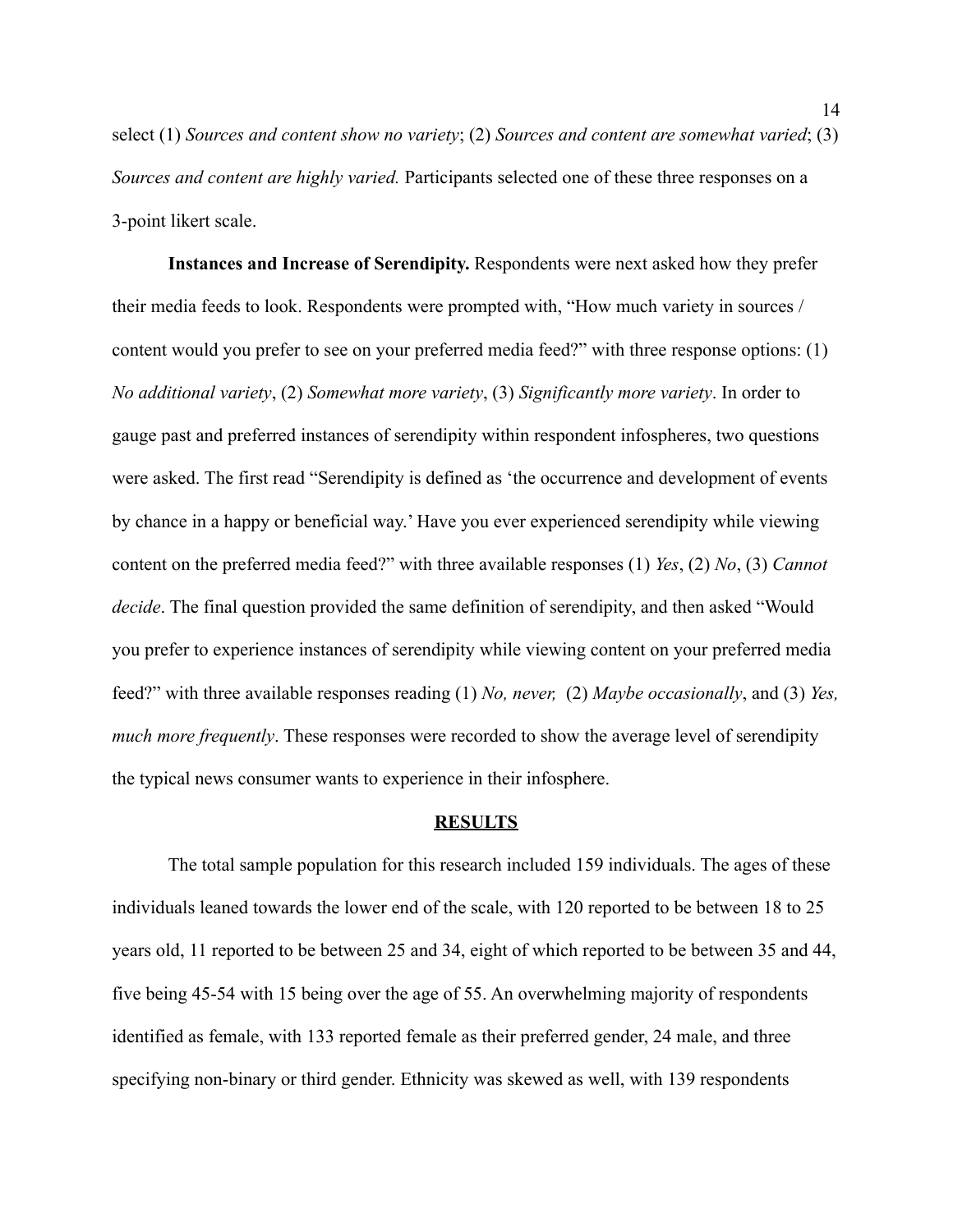reporting to be White or Causian, seven reporting to be Latinx or Hispanic, three reporting to be Asian, three reporting to be Black, one Native Hawaiian or Pacific Islander, none citing Native American, three reporting two or more of those previously listed, and one citing an unknown or other ethnicity. Additionally, two respondents opted not to specify.

When asked to specify where their home is located, respondents provided a wide range of geographical areas. Considering the University of Arkansas is a highly ranked public research

institution, the diversity of geographic background was to be expected. Thirty-three reported to be from the state of Arkansas, 22 from Missouri, 24 from Texas, 44 from Kansas, seven from California, one from Virginia, two from Colorado, two from Oklahoma, one from New York, two from Hawaii, two from Mississippi, two from Louisiana and nine from Tennessee. Seven respondents declined to answer (Figure 1). *Figure 1: State of origin of all survey respondents.*



Level of education completed or intending to complete varied among respondents, with 21 citing High School, 75 citing a Bachelor's degree, 42 citing a Master's degree, and 20 citing a Ph.D or higher as their highest level of current or future education. Meanwhile, one selected Trade school and none selected some High School.

Marital status among this population greatly leaned toward single individuals, with 125 reporting to be single, 30 reporting to be married, two reported to be divorced, and two reported to be separated. When asked if they consider themselves to have a disability, most respondents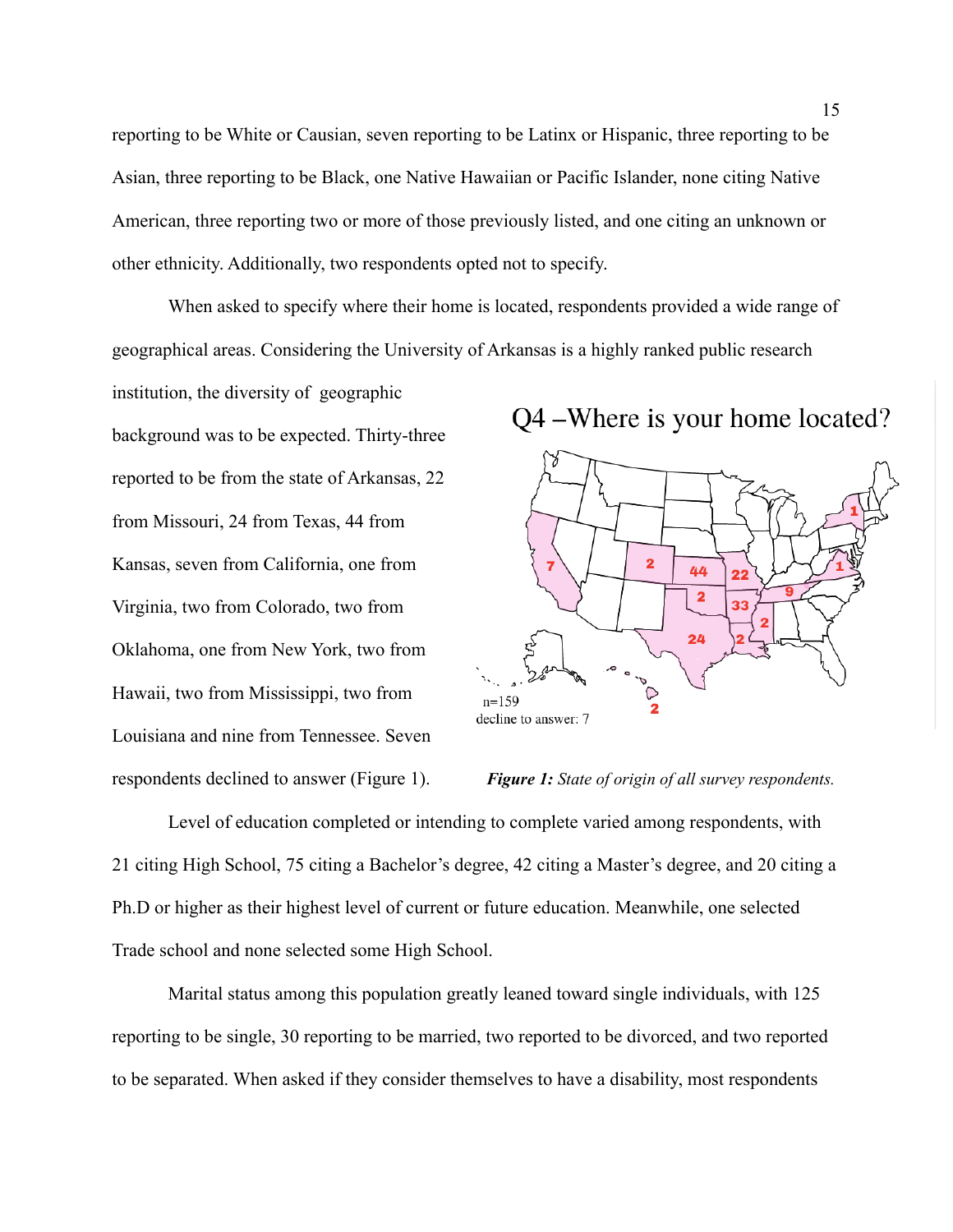cited no. Only nine selected yes, while 149 selected no and one preferred not to respond. Almost all are registered voters, with only 10 out of the total 159 reporting they are not registered, with three reporting they do not know.

The employment status of the population also varied, with 38 reporting to be full-time employees, 72 as part-time, three as contract or temporary workers, 28 as unemployed, 17 indicated "other" while one preferred not to respond. Most respondents who said "other" utilized the provided text box to specify they were either "retired" or a "full-time student." Additionally, the population was overwhelmingly English-speakers, with 158 selecting English as their primary language and one selecting spanish.

Political viewpoints among this population varied greatly. Given the aforementioned epidemic of political polarization that is exacerbated by echo chamber behaviors, the diversity of the population in this regard was significant. Of the total 159 respondents, 17 consider themselves very conservative, 32 slightly conservative, 39 neutral or neither conservative or liberal, 30 slightly liberal, 39 very liberal, and one preferred not to say (Figure 2). The spread of ideologies in the sample population mirrors the most recent estimates of the political leanings of the American public, which as of February 2022 recorded 26% as Republican, 42% as independent, and 29% as Democrats (Gallup, 2022).



slightly liberal

### Q11 - What is your political viewpoint?

very liberal

I prefer not to say

*Figure 2: Respondent political viewpoint distribution*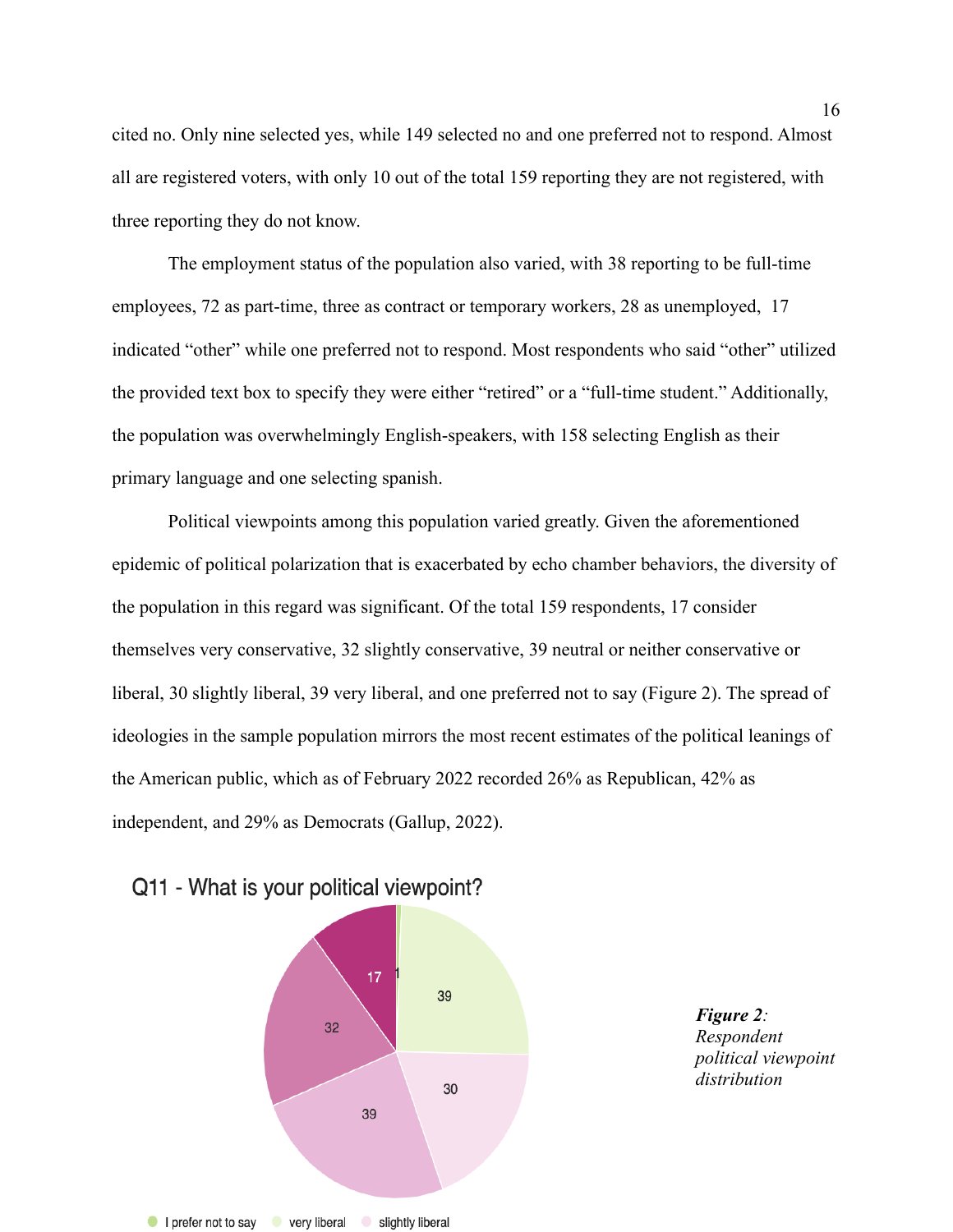Next, respondents were asked to rate how credible they believe the average journalist is. Most replied they thought journalists were *"somewhat credible"* with 108 responses. The second-most response was *"not credible"* with 34 total responses. Meanwhile 14 believed journalists to be *"very credible"* and three could not decide (Figure 3).



### *Figure 3: Respondents' perception of journalists*

Additionally, a chi-squared test was administered to determine if there was a statistically valid correlation between two important factors: (1) survey respondent political ideology, and (2) perceived credibility of journalist. With a P-value calculated at 0.186, the analysis determined there was no statistically significant relationship between political viewpoint and perception of journalists (Figure 4). This is significant in that it indicates journalists' reputation is not a problem with one political party or another, but rather with the American public as a whole.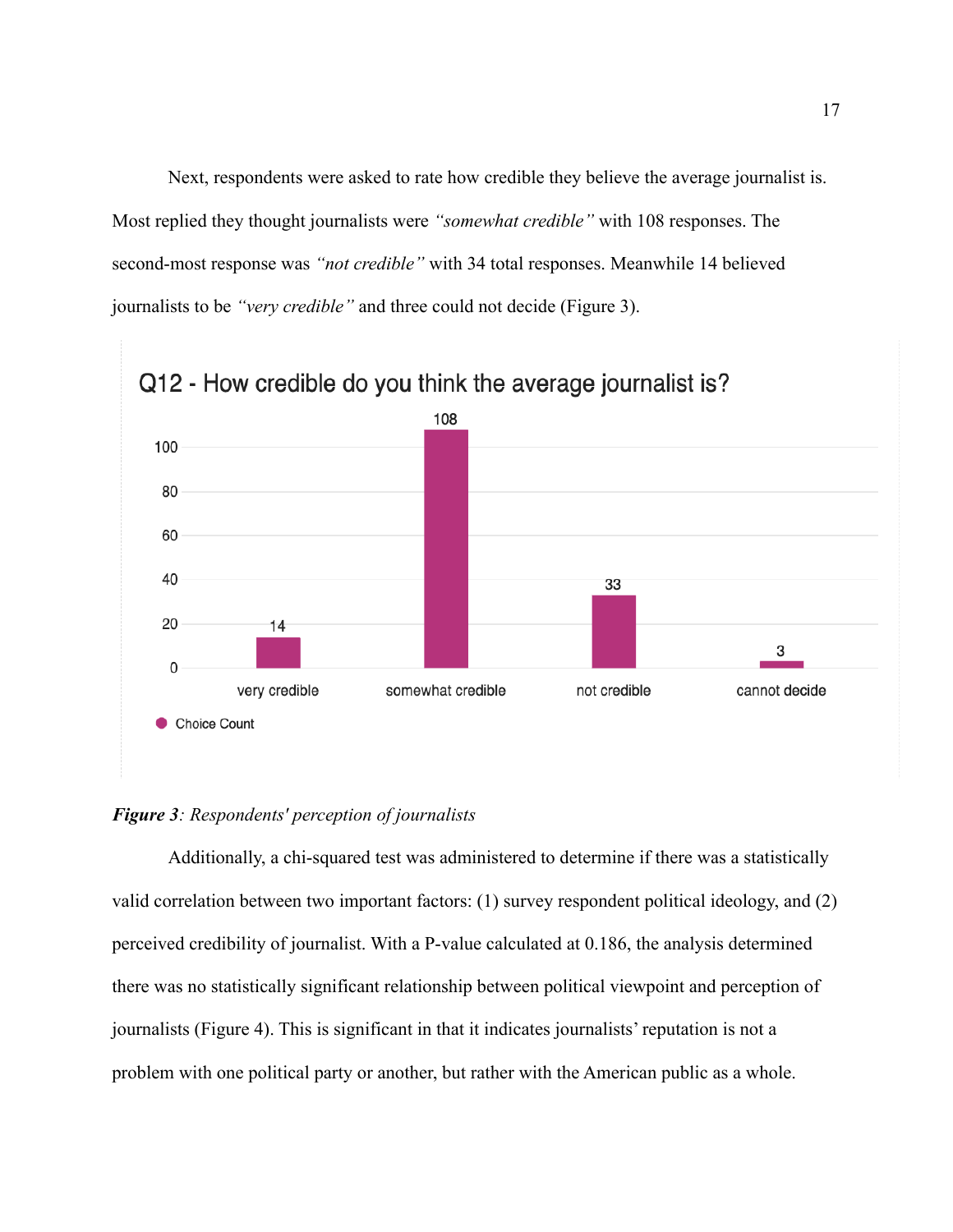There is no statistically significant relationship between Q11: What is your political viewpoint? and Q12: How credible do you think the average journalist is?

### Chi-Squared Results <sup>1</sup>

| Chi Square         | 19.7 |
|--------------------|------|
| Degrees of Freedom | 15   |

| <b>Chi-Squared Test</b> (Recommended) |       |  |
|---------------------------------------|-------|--|
| P-Value <sup>1</sup>                  | 0.186 |  |
| Effect Size (Cramér's V)              | 0.204 |  |
| Sample Size                           | 157   |  |

Hide statistical test results \*

# Q12: How credible do you think the average journalist is?

| Q11: Whatviewpoint?                        | ÷                                | very credible               | somewhat credible $\phi$ | ÷<br>not credible | $\hat{=}$ To<br>cannot decide |
|--------------------------------------------|----------------------------------|-----------------------------|--------------------------|-------------------|-------------------------------|
| very conservative                          | $\left\{ \left\  \cdot \right\ $ | 7.1%                        | 8.4%                     | 21.2%             | 0.0%                          |
| slightly conservative                      | $\left\{ \right\}$               | 14.3%                       | 24.3%                    | 9.1%              | 33.3%                         |
| neutral / neither conservati $\Rightarrow$ |                                  | 7.1%                        | 25.2%                    | 30.3%             | 33.3%                         |
| slightly liberal                           | (                                | 14.3%                       | 17.8%                    | 24.2%             | 33.3%                         |
| very liberal                               | $\langle  $                      | $\hat{\mathbf{x}}$<br>57.1% | 23.4%                    | 15.2%             | 0.0%                          |
| I prefer not to say                        | $\langle  $                      | 0.0%                        | 0.9%                     | 0.0%              | 0.0%                          |
| Total                                      | $\left\{ \right\}$               | 100.0%                      | 100.0%                   | 100.0%            | 100.0%                        |

### *Figure 4:Chi-squared statistical test of correlation results between Q11 (political viewpoint) and Q12 (journalist credibility).*

Respondents were then asked "How well informed do you consider yourself to be" on a likert scale ranging from 0.0, reflecting "*not well informed,"* and 4.0 reflecting *"extremely well"*. The mean response gathered was a value of 2.23, which correlated slightly above "*moderately well*". The maximum value collected was 4.0 while the minimum collected was 1.0. The standard deviation of these values fell at 0.66, with a variance of 0.43. Two respondents could not decide (Figure 5).

 $\langle \cdot \rangle$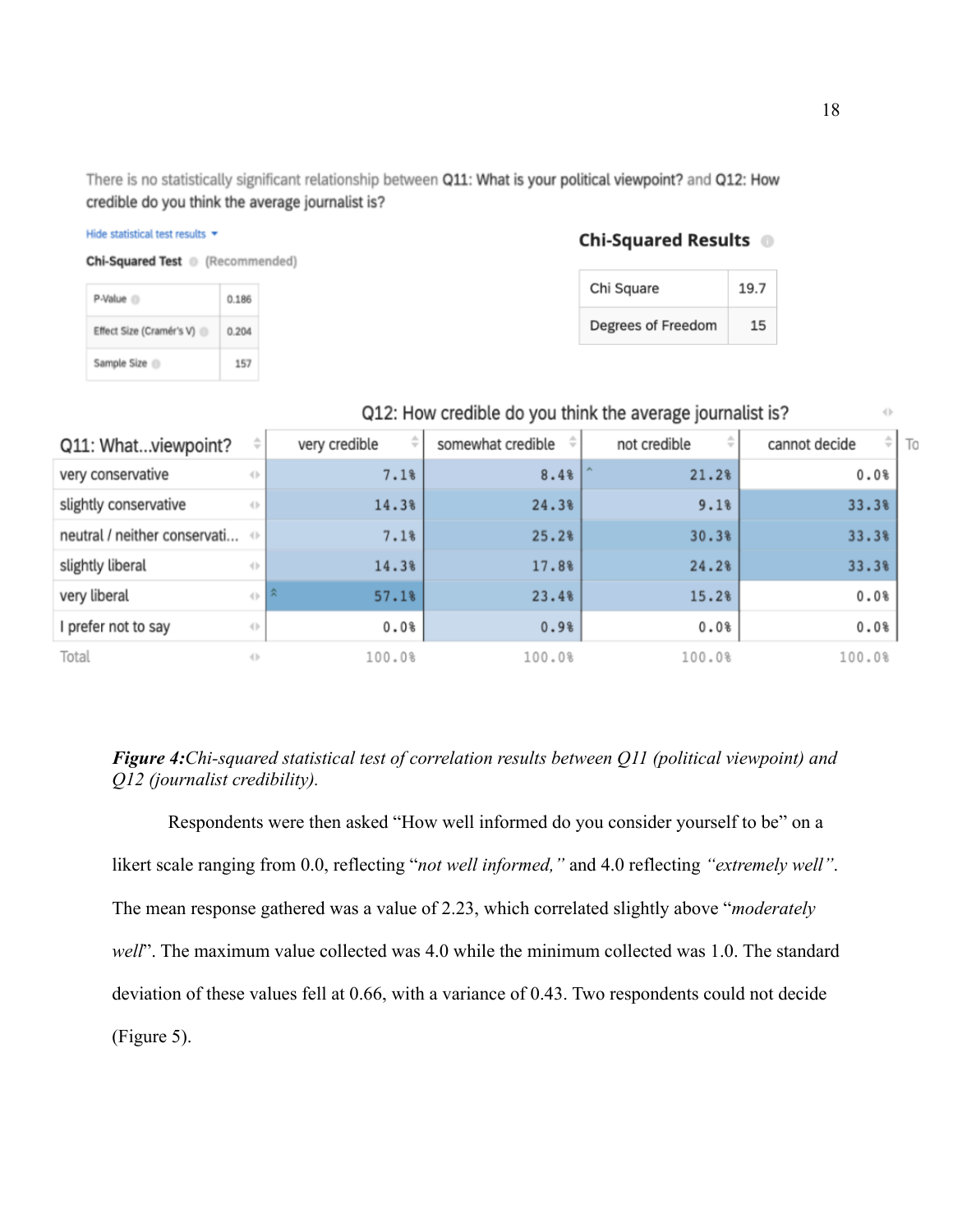

*Figure 5: Respondents self-informedness rankings.*

When asked what source they use to find information and consume the news, respondents cited leaning heavily on online newspapers, social media (Facebook, Twitter, Instagram, TikTok, etc.) and television. Most claimed to utilize online newspapers and websites, with a total of 58 individuals selecting this option, with 53 selecting social media (Facebook, Twitter, TikTok, etc.), and 24 selecting television. Comparatively, only four said they utilized newspapers or print media (hard copies), one cited radio, and four selected "*other.*" Of those that chose "*other*", they cited podcasts in the provided text box (Figure 6).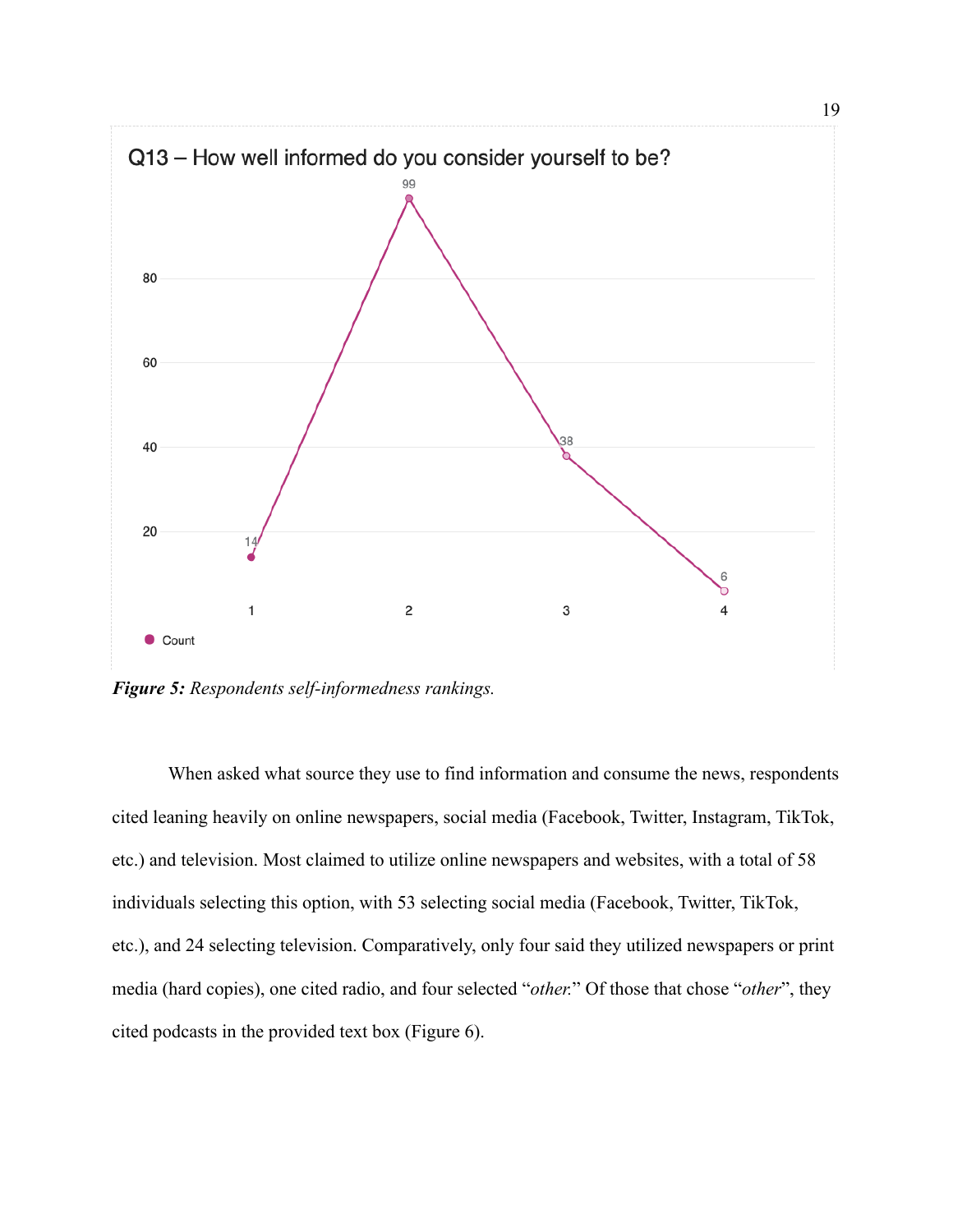

# Q14 - What source do you use to find information and/or consume the news? - Selected Choice

#### *Figure 6: Respondents' preferred infosphere.*

Respondents were next asked "What level of random or varied content and sources do you see on your preferred news media feed?" and given a sliding-scale between *0 = sources and content show no variety* to *3 = sources and content are highly varied*. The mean figure collected was approximately 2.14, with a minimum collected value of 1.00 and a maximum of 3.00. The standard deviation amongst these responses was calculated to be 0.45 and a variance value of 0.20.

Immediately following, respondents were asked how much variety in sources and content they would prefer to see on their preferred media feed. "Somewhat more variety" gathered the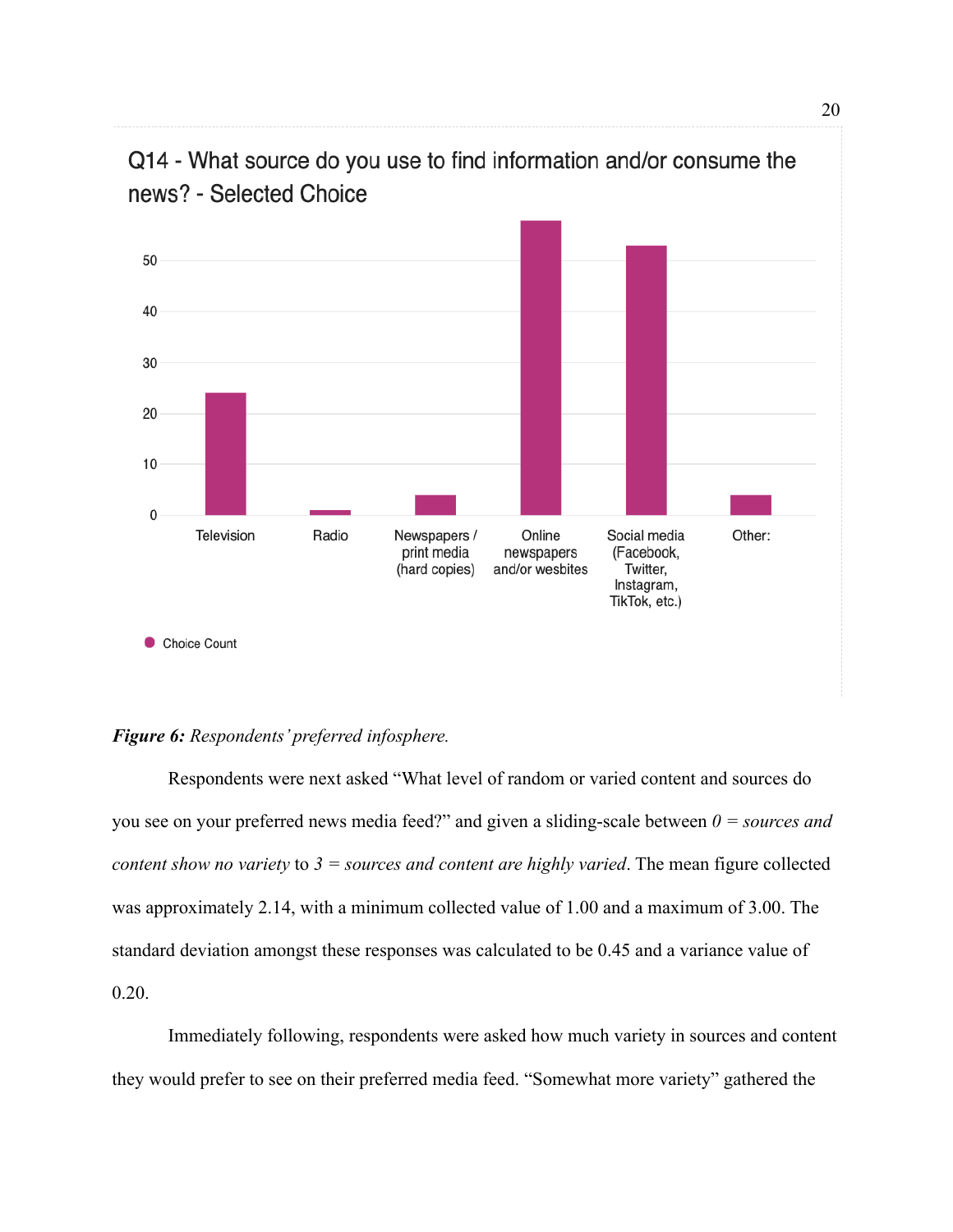most responses, with a total of 87 participants choosing this option. Thirty-six opted for "significantly more variety" while 21 said "no additional variety" and 15 could not decide.

Lastly, respondents were asked two questions about the concept of serendipity within their infospheres. First, respondents were provided the definition of the word "Serendipity", which read "Serendipity is defined as 'The occurrence and development of events by chance in a happy or beneficial way.'" Then they were asked "Have you ever experienced serendipity while viewing content on your preferred media feed?". Eighty replied yes, they have had a serendipitous experience within their infosphere. Twenty-nine cited they had not, and 34 said they could not decide (Figure 7). Immediately after this question, respondents were again provided the definition of serendipity, and asked "Would you prefer to experience instances of serendipity while viewing content on your preferred media feed?" Respondents overwhelmingly replied with two of the three responses – 83 selected "maybe occasionally" whilst 52 selected "yes, much more frequently." Of the total 159 responses, nine replied "no, never" and 15 declined to respond (Figure 8).

To further explore how political viewpoint interplays with these preferences, a second chi-squared analysis was conducted to determine if there was a statically significant relationship between respondents' political leanings and their preference towards or against serendipity in their infospheres. With a P-value of 0.0609, the analysis determined there was no statistical relationship between political viewpoint and if a respondent preferred serendipity within their infospheres (Figure 9). These results indicate that the architecture would not serve nor displease any single group of individuals and their politically-similar users; rather, these results indicate that users across political aisles find at least an intermediate level of comfort with increased serendipity within their infospheres.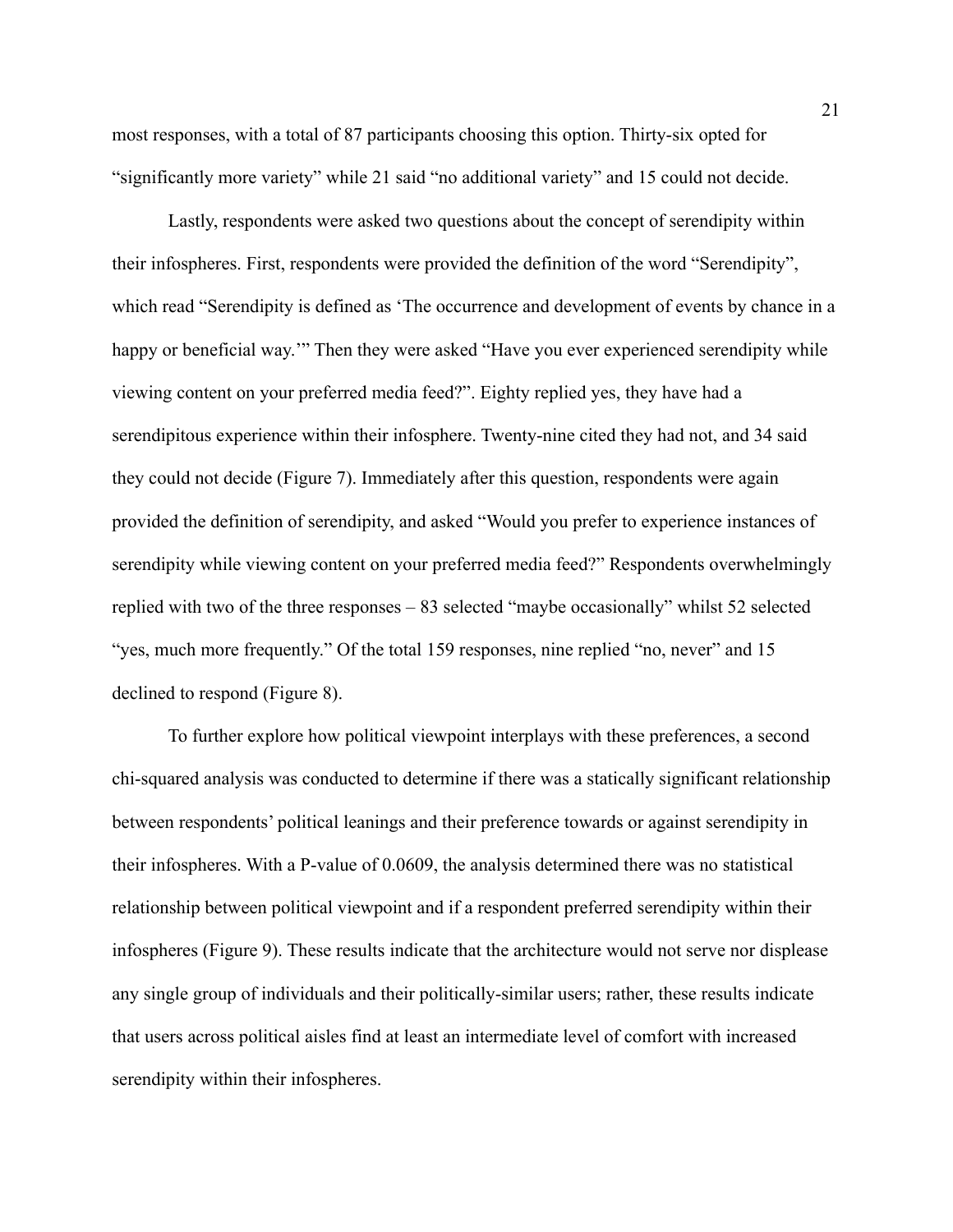Q17 - Serendipity is defined as "the occurrence and development of events by chance in a happy or beneficial way." Have you ever experienced serendipity while viewing content on your preferred media feed?



Q18 - Serendipity is defined as "the occurrence and development of events by chance in a happy or beneficial way." Would you prefer to experience instances of serendipity while viewing content on your preferred media feed?



*Figures 7 & Figure 8: Respondents' reported prior experiences of infosphere serendipity & respondents' infosphere serendipity preferences.*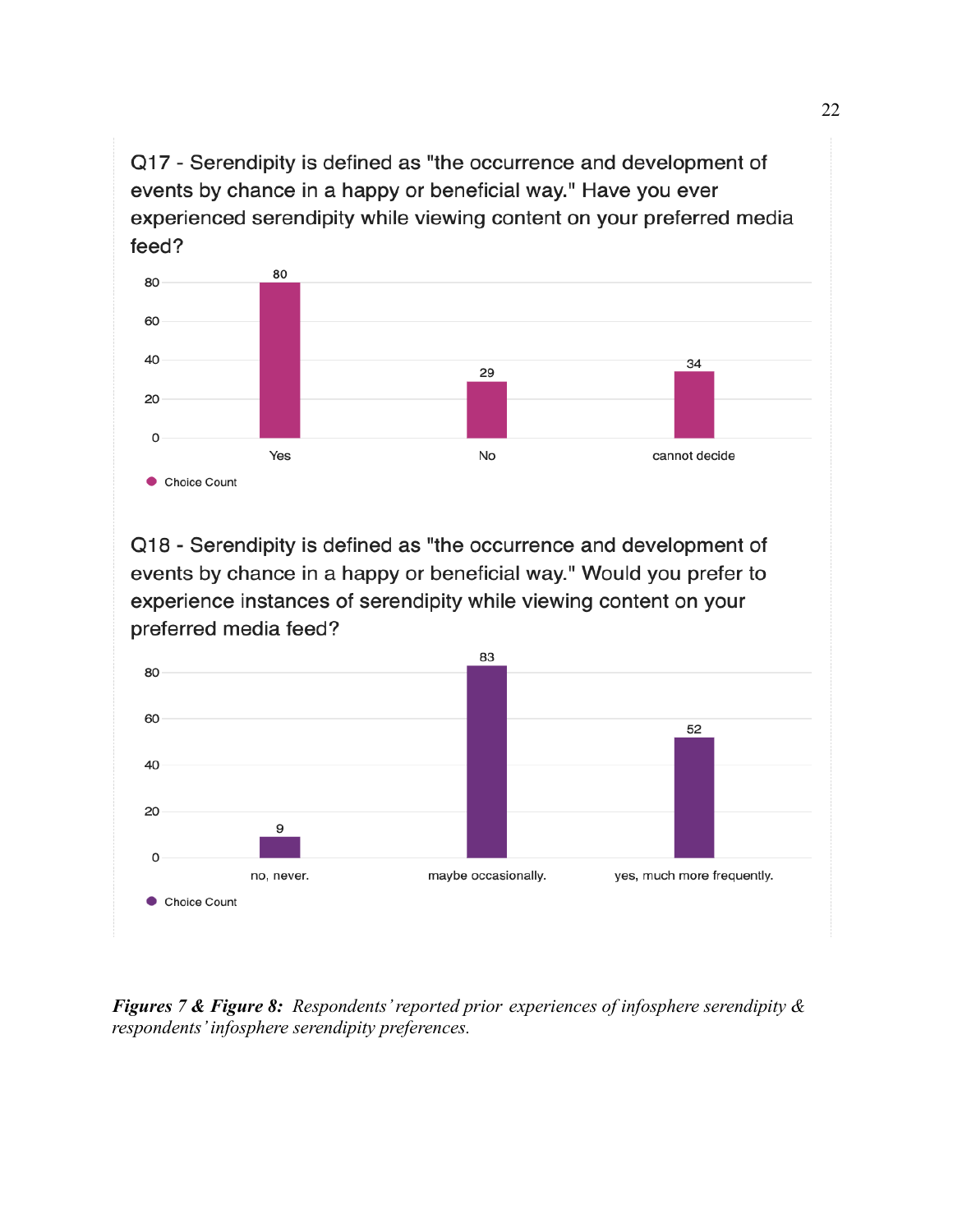There is no statistically significant relationship between Q11: What is your political viewpoint? and Q18: Serendipity is defined as "the occurrence...e viewing content on your preferred media feed?

#### Hide statistical test results \*

```
Chi-Squared Test (Recommended)
```
#### P-Value <sup>(1)</sup> 0.0609 Effect Size (Cramér's V) 0.248 Sample Size 144

| Chi Square         | 17.7 |
|--------------------|------|
| Degrees of Freedom | 10   |

Chi-Squared Results <sup>®</sup>

### Q18: Serendipity is defined as "th...tent on your preferred media feed?

| Q11: Whatviewpoint?                        | ÷                              | Δ<br>no, never.<br>$\overline{\phantom{a}}$ | ÷<br>maybe occasionally. | $\div$<br>yes, much more frequently. |
|--------------------------------------------|--------------------------------|---------------------------------------------|--------------------------|--------------------------------------|
| very conservative                          | $^{+}$                         | 0.0%                                        | 14.5%                    | 9.6%                                 |
| slightly conservative                      | $\left\langle {}\right\rangle$ | 11.1%                                       | 16.9%                    | 26.9%                                |
| neutral / neither conservati $\Rightarrow$ |                                | 33.3%                                       | 21.7%                    | 30.8%                                |
| slightly liberal                           | $\left\{ \cdot \right\}$       | 0.0%                                        | 19.3%                    | 21.2%                                |
| very liberal                               | $\langle$                      | $\sim$<br>55.6%                             | $27.7%$ $\frac{8}{8}$    | 9.6%                                 |
| I prefer not to say                        | $\langle \rangle$              | 0.0%                                        | 0.0%                     | 1.9%                                 |
| Total                                      | ()                             | 100.0%                                      | 100.0%                   | 100.0%                               |

*Figure 9: Chi-squared statistical test of correlation results between Q11 (political viewpoint) and Q18 (preferred instances of serendipity within preferred infosphere).*

otal

 $\langle \cdot \rangle$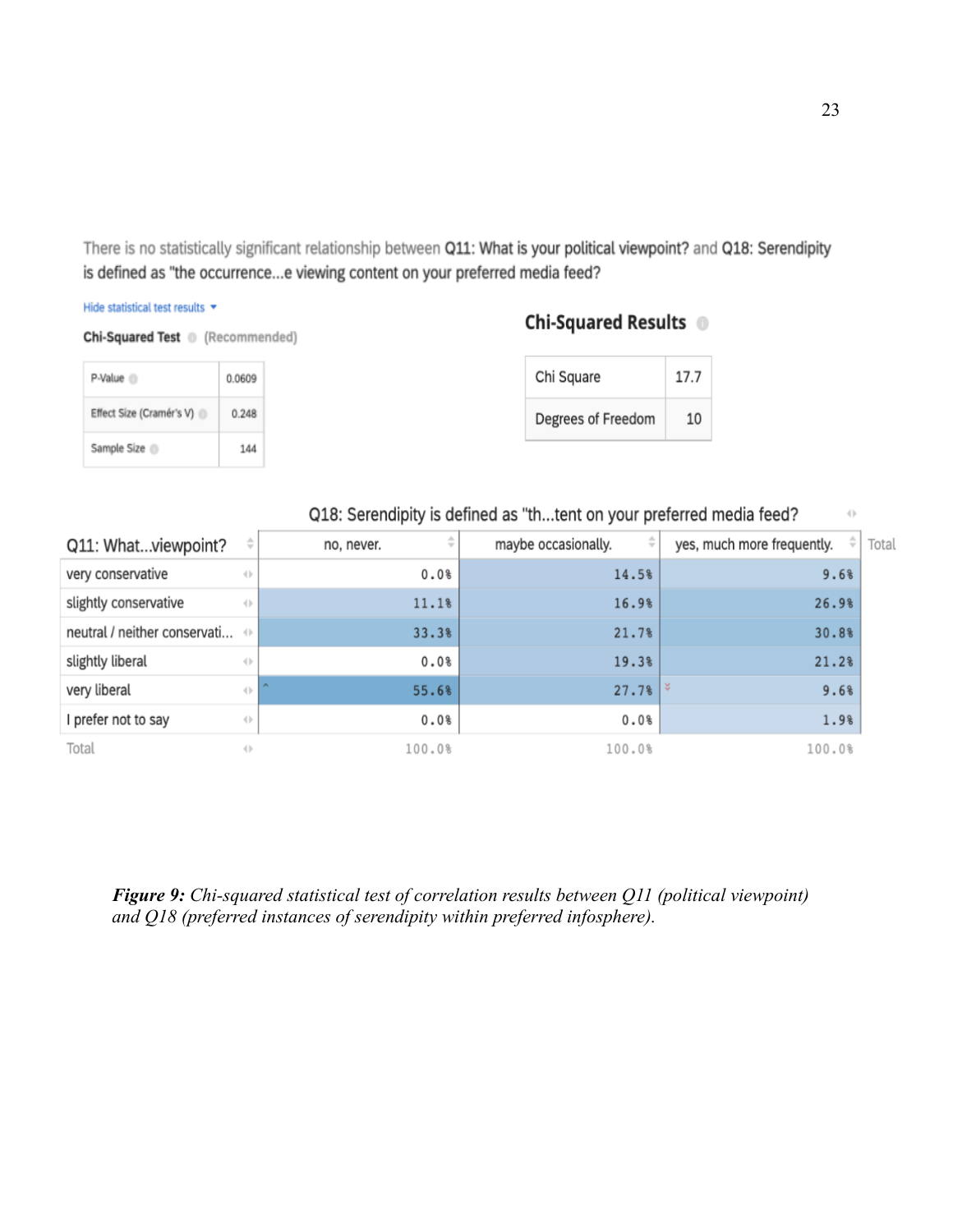#### **DISCUSSION**

The aim of the survey was to gauge media user attitudes and prior experience with serendipity within their infospheres and answer the aforementioned hypothesis and research questions.

#### *H1: Today's media users perceive themselves as objectively well-informed.*

Results from the Qualtrics survey indicate that an overwhelming majority of media users surveyed (91.08%) consider themselves to be "moderately well," "very well," or "extremely well" informed. Only 14 responded they believed themselves to be at a level 1, which correlated to an informedness level of "below average." These results echo the idea that media users feel their preferred media platforms keep them moderately well-informed, even considering most platforms operate utilizing personalized algorithms curated for the individual at hand (Swart, 2021). While our respondents agreed that they believed themselves to be well-informed, the Pew Research Center reports that "Americans who rely primarily on social media for news – which describes about 18% of adults in the U.S – tend to know less about the 2020 election, less about the coronavirus pandemic, and less about political news in general" than individuals that utilize traditional print media or a variety of sources (Pew, 2020).

This knowledge paired with the previously discussed literature supports the conclusion that it is likely the respondents, who rely heavily on social media and online websites as their sources of information, are less informed than they believe. The disconnect between perceived and concrete informedness is likely due to the influence of personalized algorithms generating information based on the likelihood of user-satisfaction and less on general newsworthiness or validity.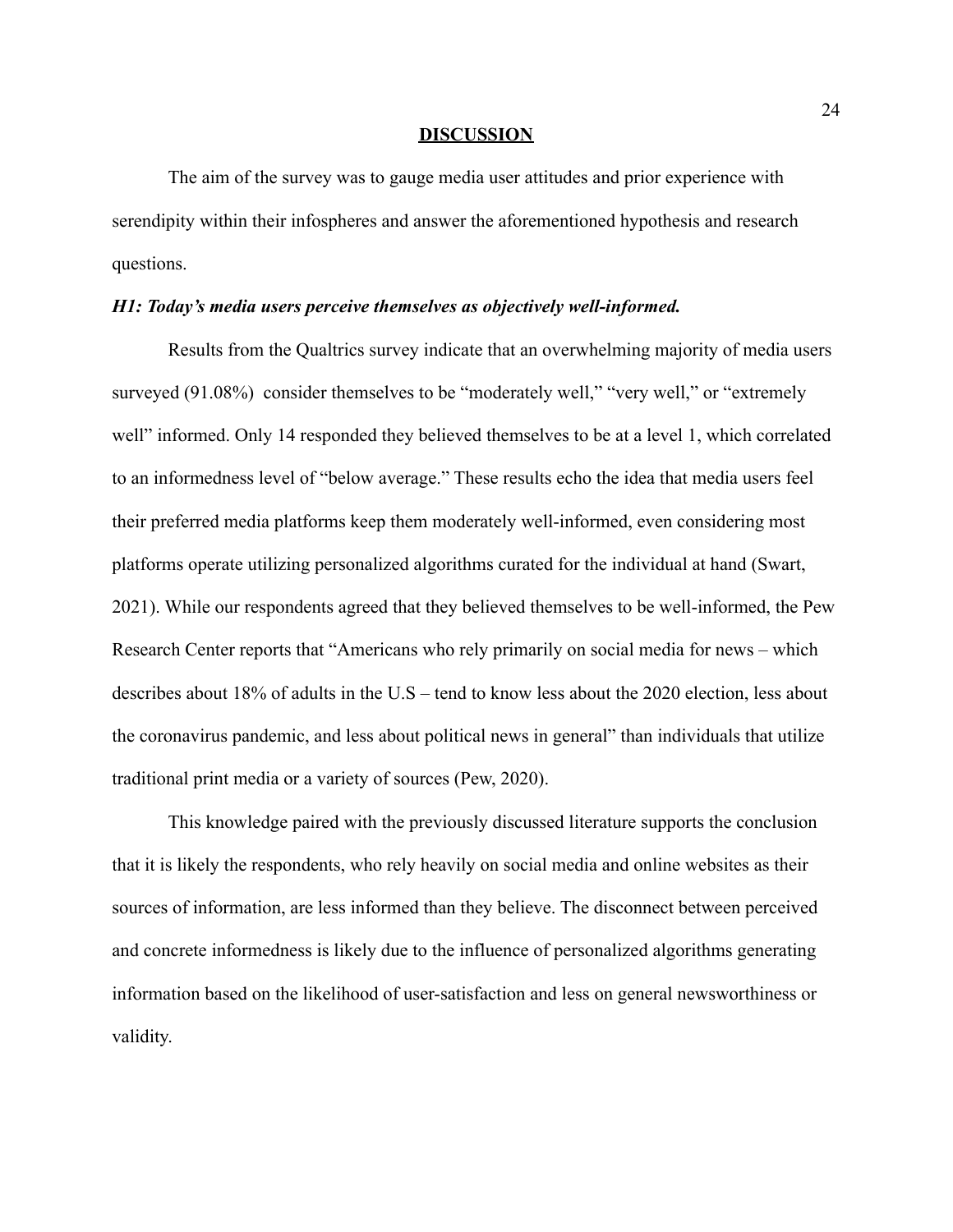#### *H2: People do not perceive journalists as very credible.*

In answering the next hypothesis proposed in this study, survey respondents were asked to provide their perception of the average journalist. While the literature points to the idea people have poor perceptions of journalists, our population expressed a more intermediate position. Majority of respondents (68.35%) believe journalists to be "somewhat credible." The second-most popular ranking among our population, however, remained in line with the previously cited literature – "not credible" gathered 20% of the responses. Meanwhile, only 8% of respondents valued the average journalist as "very credible."

A likely cause for the slightly higher than expected perception of journalists was due to the population sample used for this experiment. The survey link was shared across campus, however, it was also shared by two prominent professors within the University of Arkansas School of Journalism and Strategic Media to their journalism students. It is likely these faculty and their students harbor slightly more positive, trusting opinions towards journalists and the field of journalism as a whole, and respond accordingly. Even with this factor at play, respondents still overwhelmingly selected the intermediate choice in credibility. Given the social, democratic, and epistemic responsibility the modern journalist holds, an intermediate level of credibility feels inadequate. If the respondents perceived journalists as public servants, disseminators of the truth and facts, they would have likely ranked journalists higher. This reinforces the concepts cited in previous literature that trust in journalists and the media in general is lower than it should be.

# *RQ1:* **Do people want more serendipitous news feeds on social media sites and within their infosphere?**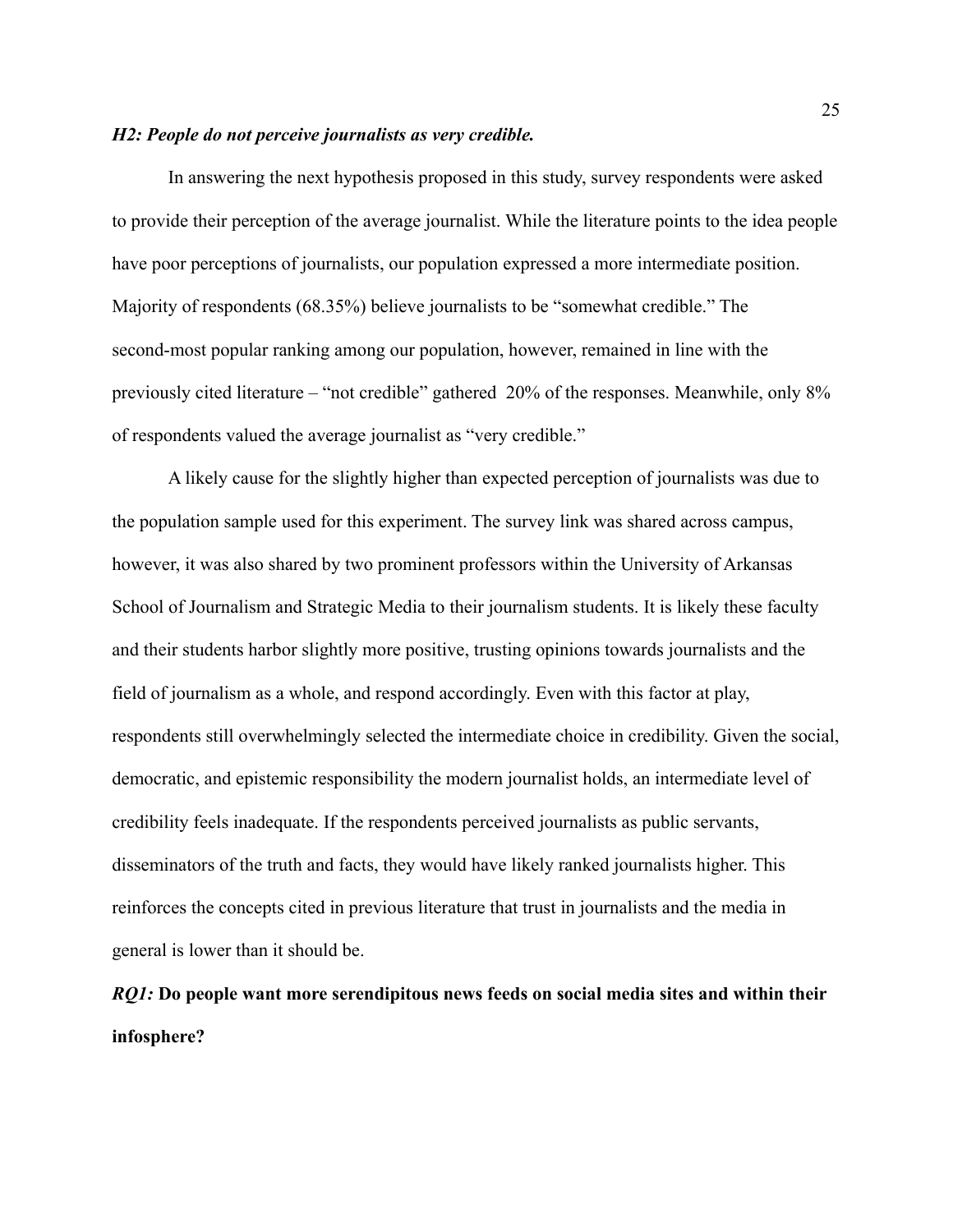The average ranking the sample population provided when asked what level of variance they are currently experiencing on their media feeds fell at an intermediate value of 2.14, indicating that they believe their "sources and content are somewhat varied." When asked if they would prefer more variety, however, most respondents felt there was room for improvement. Sixty percent cited wanting "somewhat more variety" while 25% would prefer significantly more variety. The complex issues surrounding personalized algorithms has become a more well-known topic outside of academia in the past year, primarily due to the rise of TikTok and its infamous "recommendation algorithm" (Zhang, 2021). While discussing popular videos on the app, users have found what seems popular to them is often not popular with other users. It has recently become a common-place language among its users to note their algorithms must be different. With the concept of personalized algorithms and their impact newly permeating popular culture, it is possible a social shift away from hyper-personalized media and towards media with more variety is beginning to be observed.

Slightly over half of respondents (55.95%) indicated that they have experienced an instance of serendipity while viewing content on their media feed. Haphazardly learning something that one identifies as positive or beneficial is a significant aspect behind learning in general – knowing there are things unknown that may one day spark joy is what drives human curiosity and what drives individuals to keep learning and exploring. With only half of the sample population indicating that they understand this feeling while using media proves that users need to be exposed more frequently to information simply by chance. With the other half of the population citing "no" or that they "cannot decide" if they have had this experience within their infosphere, it is clear they are experiencing content which reverberates their pre-existing beliefs, generated by an infosphere echo chamber they unlikely know they are in.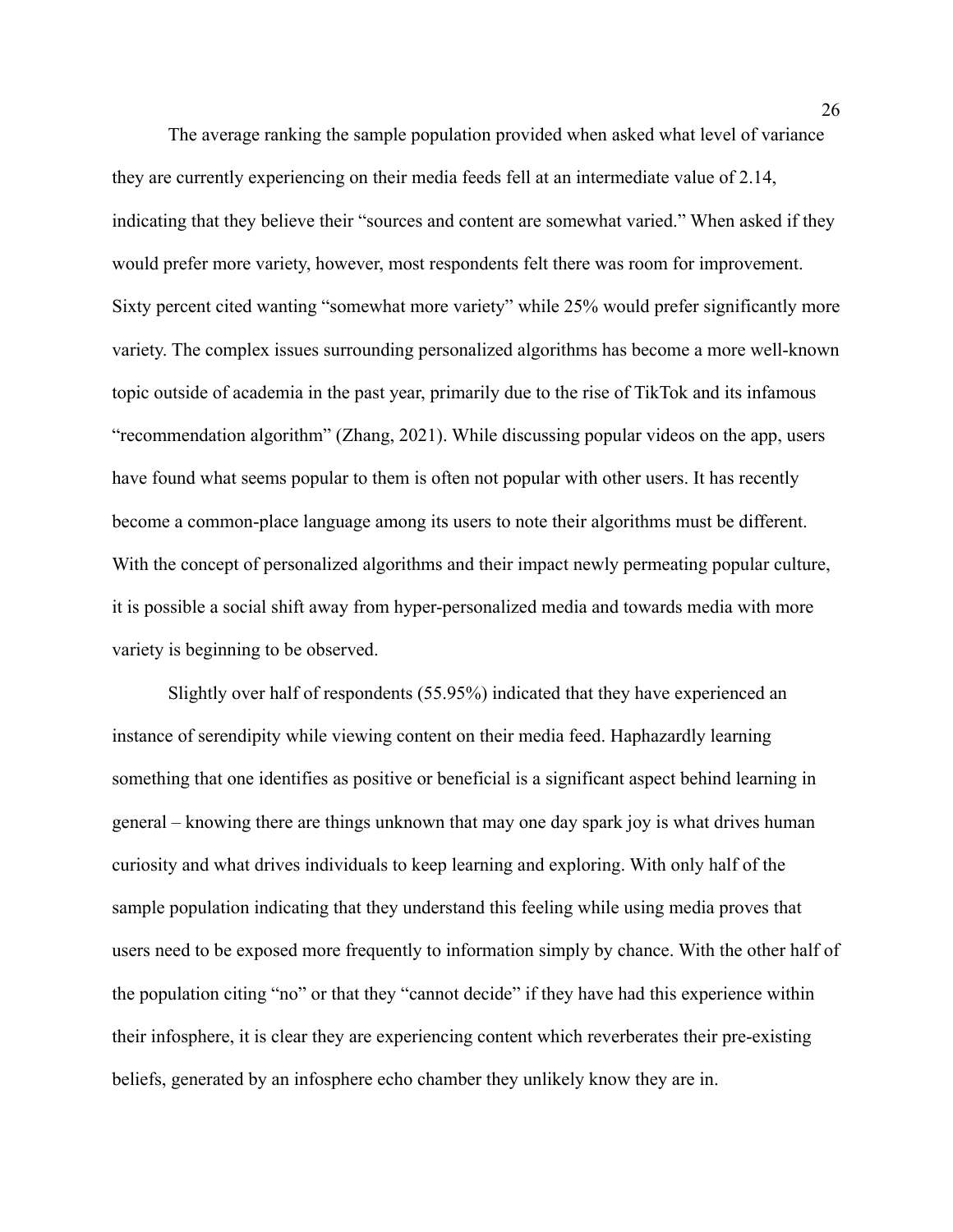Lastly, respondents overwhelmingly indicated they are open to experiencing an increase in instances of serendipity. Fifty-seven percent claimed they would prefer to have this experience occasionally, 37% cited they would prefer these instances much more frequently, and only 6% responded they would never prefer these instances. These results indicate that establishing a benchmark level of serendipity to increase current levels of random and varied content and sources would be accepted by today's media users. While some would strongly support additional serendipity within their feed, most would currently be comfortable with an intermediate level increase.

These results have significant ramifications for technology and media companies alike – if consumers find additional serendipity within their infospheres palatable and supporting literature by tenured academics conclude this additional exposure can assuage echo chamber behaviors, it is possible the architecture of serendipity poses a partial solution to the current epidemic of misinformation and polarization. This algorithmic tweak does not appear to be opposed by current media users, thus media and technology corporations are not at risk of losing consumers and profits by initiating the architecture. While significant resources go into creating algorithms for these companies, given the potentially culture-shifting effects of the tweak, it would be a missed opportunity for it not to be implemented and tested in real markets. As technology continues to become fully integrated into everyday life, an increased moral, ethical, epistemic, and democratic responsibility falls to technology and media corporations to expose their user to more diverse information, opinions and ideologies to mold more knowledgeable, empathetic, curious citizens.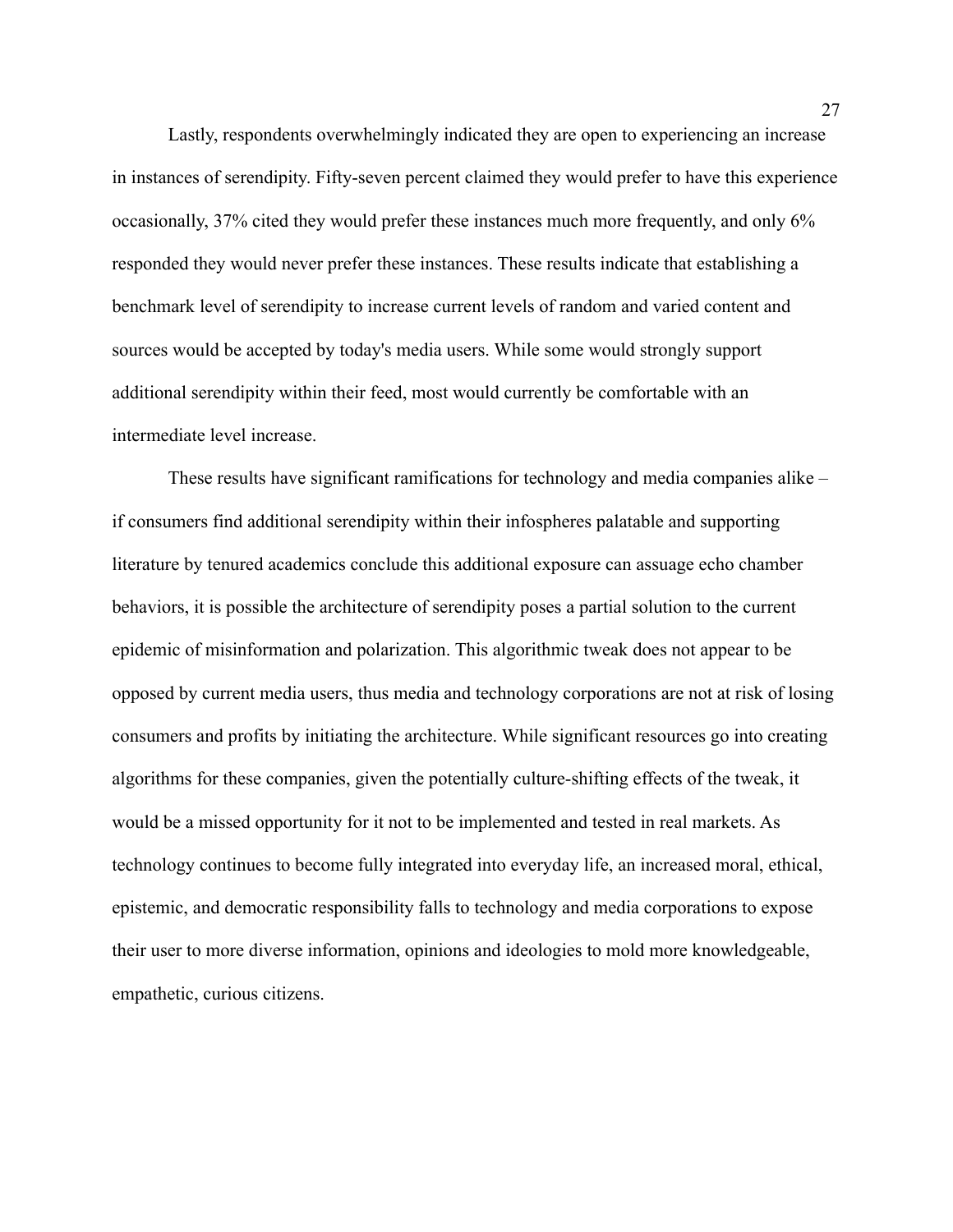#### **CONCLUSION**

The proliferation of online infospheres has been credited with producing some of the most challenging dilemmas our generation faces today, including polarization, misinformation, social distrust and fake news. It is equally important to recognize the positive attributes of today's ever changing infospheres – they have allowed society to access more information and encounter more "imitations'' than ever before (Lippmann, 1922). This privilege is lost on many, however, due to the expansion of personalized information systems which craft echo chambers, often replete with information meant merely to satisfy readers, not inform. Academics have long warned against the consequences of allowing these systems to mold how individuals obtain knowledge, but these consequences have only recently come into view of the average consumer. On January 6, 2021, a mob of right-wing conservatives stormed the United States Capitol Building seeking to overturn the election of current president Joe Biden. Armed with weapons and misinformation acquired on various extreme right-wing infospheres, the group attacked the building leaving five dead. This atrocity stands as "a signature moment in the history of the United States and a testament to the power of misinformation" (Walsh, 2021). With these ramifications in mind, it is clear solutions must be uncovered.

The aim of this study is to determine if current media users would be in favor of one proposed solution – the architecture of serendipity. This solution is conceptualized as both an emerging design and ethical principles technology and media corporations would adopt by establishing a threshold level of "serendipity" into their algorithms. That is, a benchmark of seemingly random, or varied content and sources they would be required to expose their users to in lieu of today's hyper–personalized algorithm. Current research indicates this architecture has real potential to prove effective in breaking infosphere echo chambers, diminishing polarization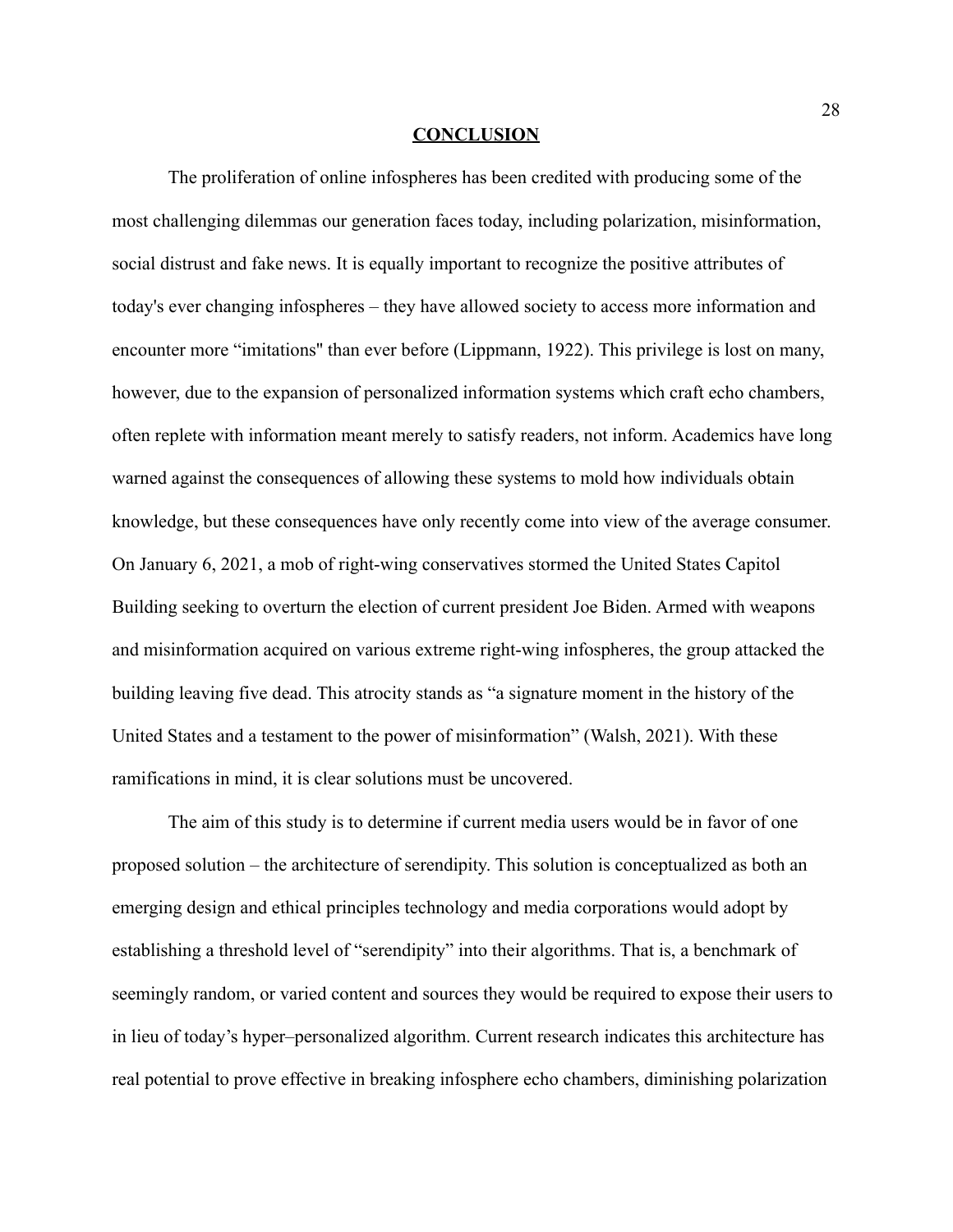and strengthening "media pluralism" (Reviglio, 2019). However, most media and technology corporations find their user-satisfying algorithms incredibly lucrative, and are thus unwilling to adjust them despite the epistemic and social problems they reinforce. This study aims to understand what current media users think of such an architecture, with hopes of determining if it is a viable solution tech and media companies would consider adopting.

Our sample population indicates an overall even-handed attitude towards the architecture. These individuals, who voluntarily responded, come from diverse geographical areas and political ideologies. Despite these differences, the sample population generally agree they are moderately well-informed and the average journalist is only somewhat credible. Additionally, most agreed that they would prefer "somewhat more" or "significantly more" variety within their infosphere's content and sources, and would like to experience serendipity occasionally or much more frequently while digesting information on their preferred media source. It is therefore concluded that the architecture of serendipity stands as a viable tool to combat informational barriers created by personalized information systems within today's infospheres. For the time being, consumers find the architecture palatable, and given the survey responses, are unlikely to react negatively if the change occurred within their individual platforms.

This conclusion signals that media and technology corporations alike can consider adopting such an architecture into their existing algorithms to help chip away at the substantial issues caused by hyper-personalized media, including but not limited to polarization and "Daily Me" behaviors. The historic social and political unrest seen in recent years has proven the power misinformation can yield in American democracy, and highlights the increasing moral, ethical and epistemic responsibility which lies with media and tech corporations who construct our infospheres. In coming years, broader research and ideation must arise from these corporations,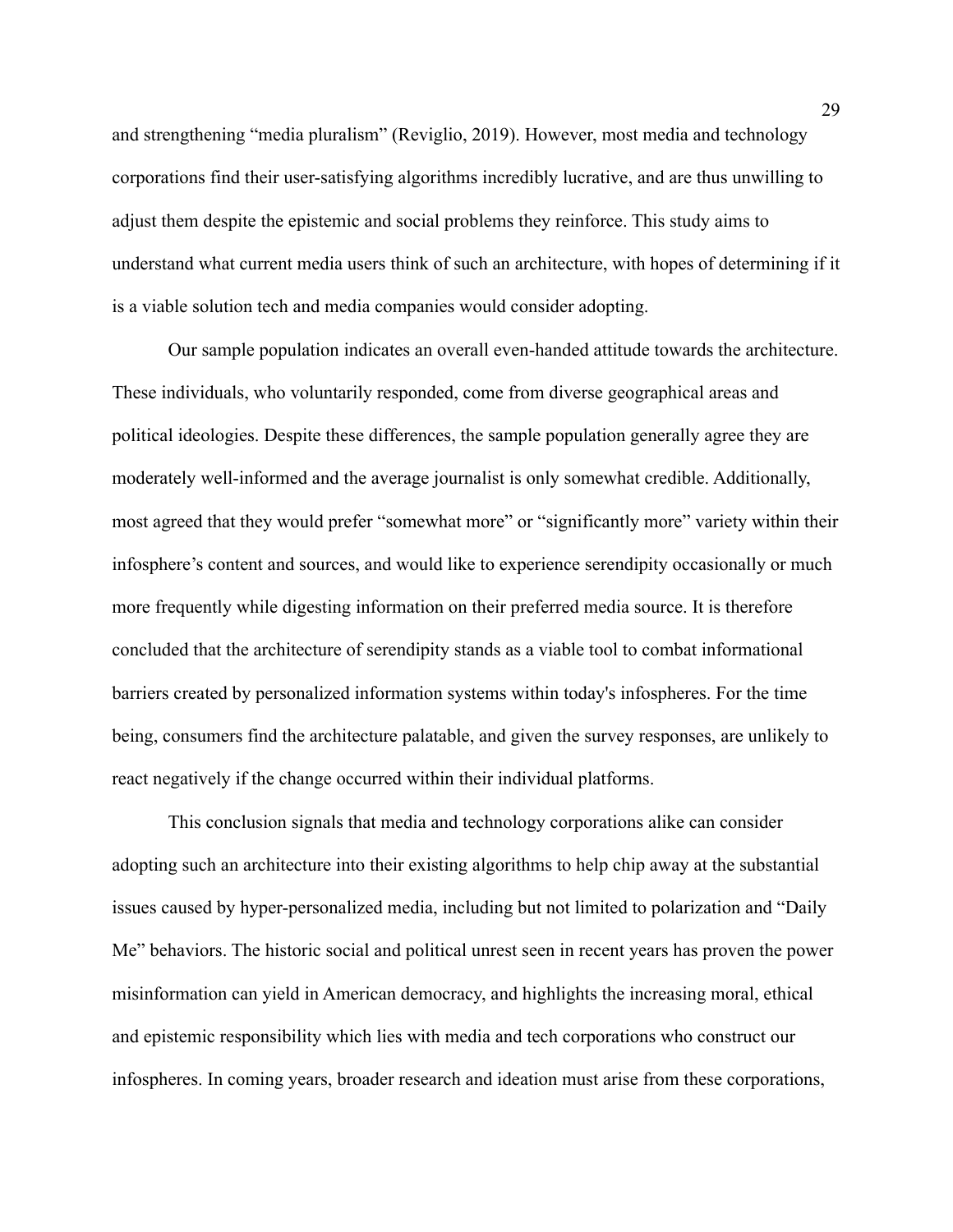government agencies, and academics to ensure the safety and efficacy of our information systems and the American public as a whole.

#### **LIMITATIONS:**

While the survey research conducted in this study is sufficient in examining the stated hypotheses and research questions, this methodology does have both sample and nonsampling errors as potential drawbacks. Drawbacks of this method include the inability to control independent variables in respondents' environments, possible wordings confusions, low response rates, user-passivity in answering questions or an unfit respondent being incorporated into the sample. While this study's sample population was relatively limited in gender, ethnicity and age, it remains heavily diverse in political ideology and geographic background, which prove to be essential factors when uncovering preferences on how individuals acquire knowledge.

Perceived informedness is a tested factor that requires further research. Literature indicates that individuals are typically not as well informed as they believe themselves to be, meanwhile, the respondents in this survey ranked themselves as generally well-informed. This study relies on the aforementioned literature and takes the stance that self-reported informedness is likely contrary to true-informedness. A separate study could explore the discrepancy between these two factors to fully determine how different perceived and confirmed informedness is. However, that investigation is beyond the scope of this research.

Age was a factor that was expected to be skewed towards the lower end, as the survey was primarily made available to college students within a campus community. Additionally, our sample population primarily consisted of women. However, studies prove this trend is seen across most survey data, as "women are more likely to participate than men," specifically more educated and affluent women (Smith, 2009). Given that the sample was composed of volunteers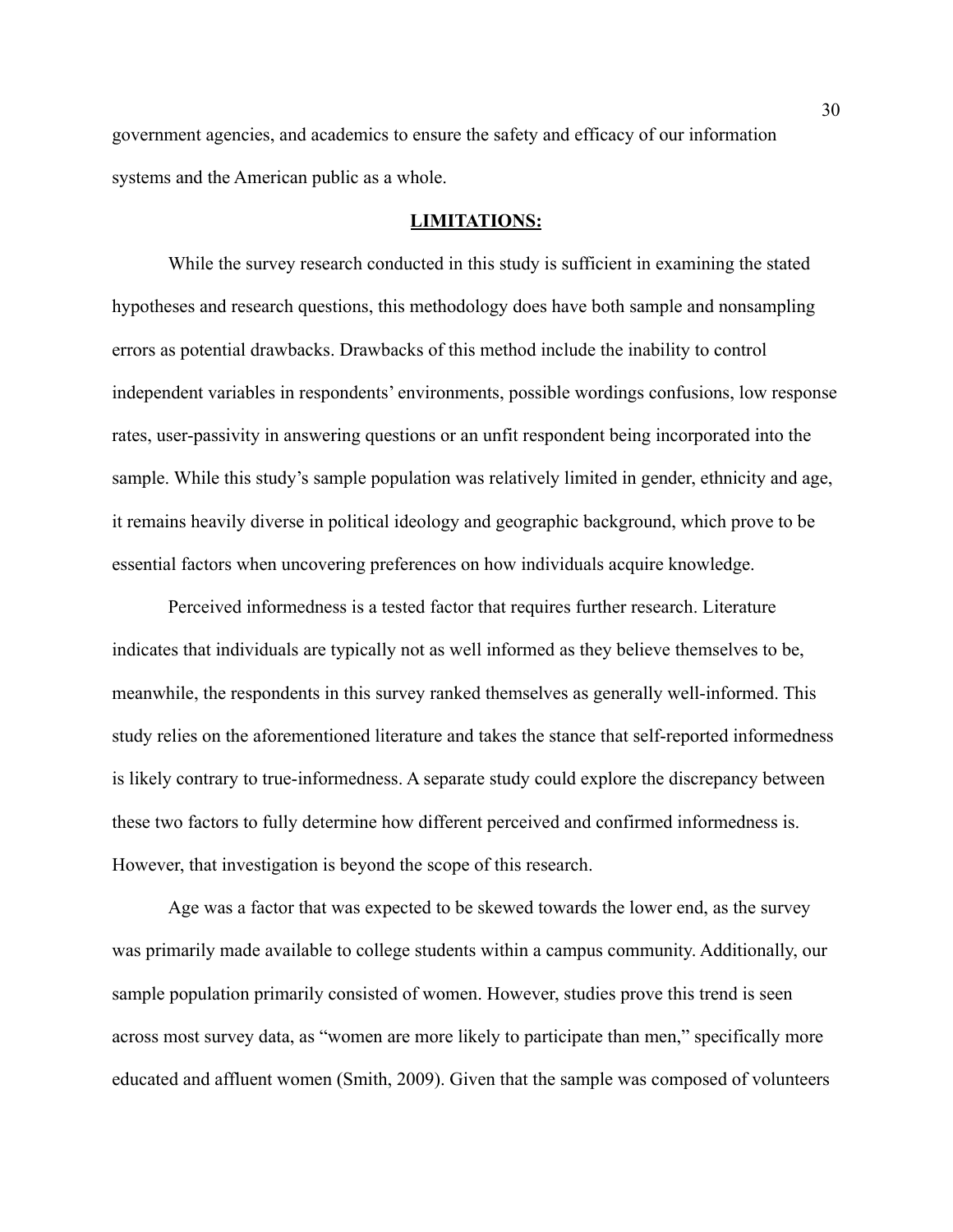from a public university whose population contains 14,719 females opposed to 12,840 males, the trend comports with those seen in other survey data (University of Arkansas Office of Institutional Research and Assessment, 2021). Additionally, researchers debate the value behind utilizing college campus respondents in research and question the group's ability to generalize to the general population. In this study, the stance that this group does have the ability to be generalized and nonetheless is sufficient in beginning to examine these problems is supported, regardless of debates surrounding external validity.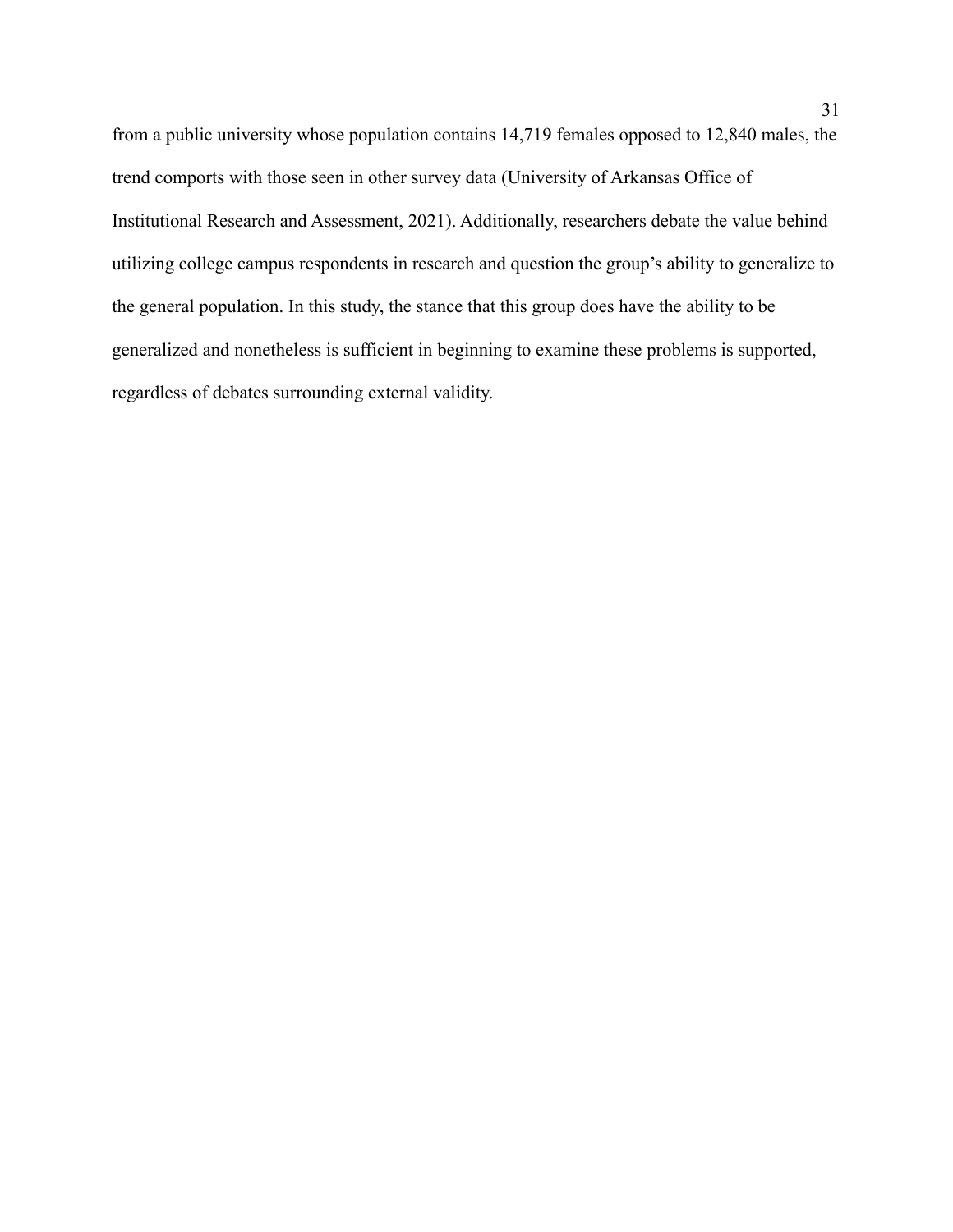#### **REFERENCES**

- Allcott, Hunt. Gentzkow, Matthew (2017). Social Media and Fake News in the 2016 Election. *Journal of Economic Perspectives.* Retrieved From https://www.aeaweb.org/articles?id=10.1257/jep.31.2.211
- Angelucci, C. (2020). *Measuring Voters' Knowledge of Political News: MIT Sloan Research Finds Variations Across Age, Gender, Race and Socioeconomic Status.* Massachusetts Institution of Technology.

https://search.proquest.com/docview/2452977004?accountid8361.

Baum, M. & Groeling, T. (2018). New Media and the Polarization of American Discourse. *Political Communication,* 25(4), Retrieved from

https://www.tandfonline.com/doi/pdf/10.1080/10584600802426965?needAccess=true.

- Benkelman, Susan. (2019, Dec 11). Contending with Polarized Audiences. *American Press Institute.*
	- *https://www.americanpressinstitute.org/publications/reports/strategy-studies/contendingwith-polarized-audiences/*
- Calvert, Clay. (2005). *Voyeur Nation Media, Privacy, and Peering in Modern Culture.* Westview Press.
- Choi, Jihyang. Lee, Jae Kook. (2021, March 24). Confusing Effects of Fake News on Clarity of Political Information in the Social Media Environment. *Journalism Practice.* https://doi.org/10.1080/17512786.2021.1903971
- Gallup Inc. (2022, February 17). Party Affiliation Trend since 2004. *New.Gallup.com. https://news.gallup.com/poll/15370/party-affiliation.aspx*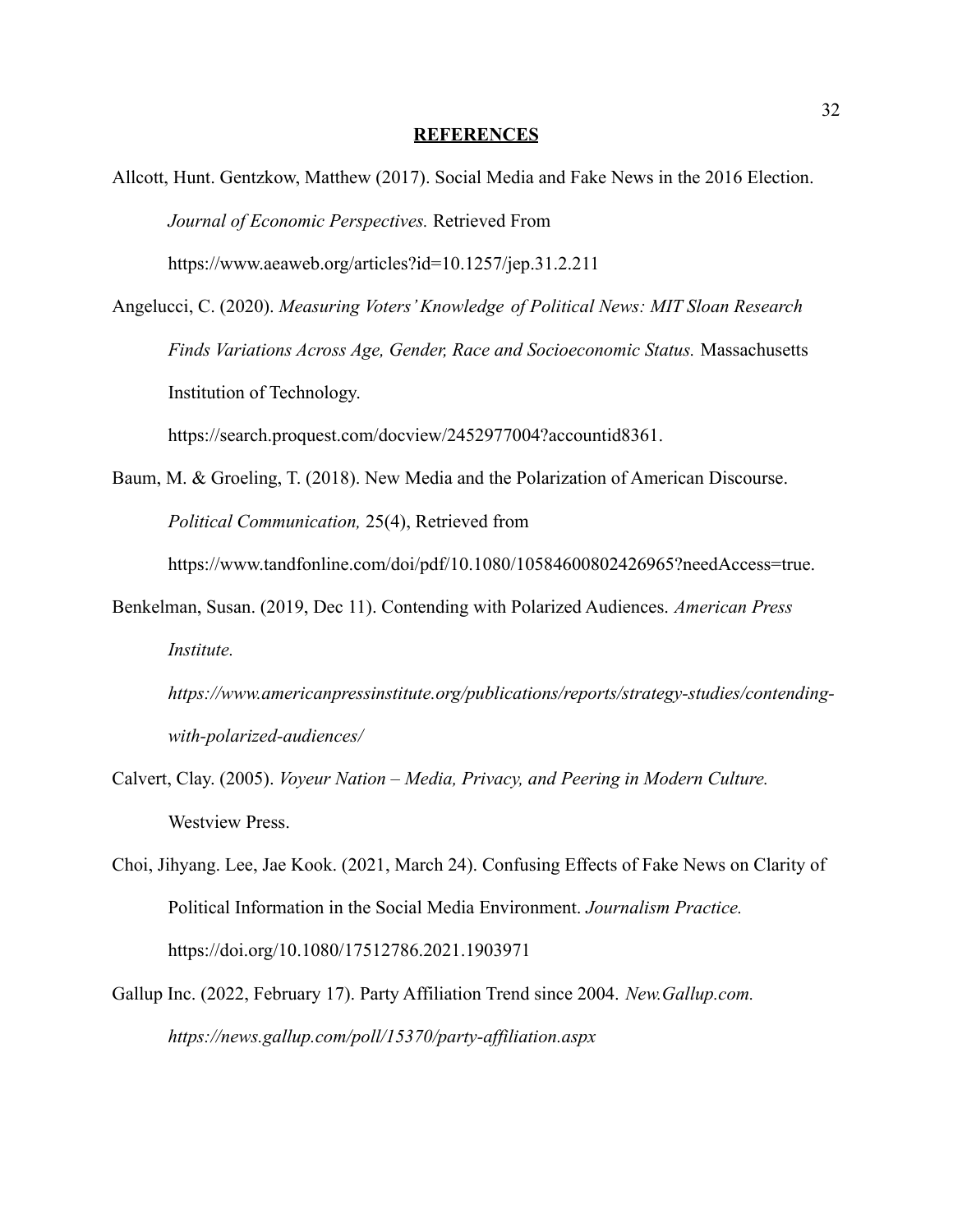Geschke, Daniel. Lorenz, Jan. Hotz, Peter (2018). The Triple-Filter-Bubble: Using Agent-Based Modeling to Test a Meta-Theoretical Framework for the Emergence of Filter Bubbles and Echo Chambers. *British Journal of Social Psychology.*

Hargreaves, Ian (2003). *Journalism: Truth or Dare?* Oxford University Press.

Keetaru, Kalev. (2018, December 15). What Does It Mean For Social Media Platforms To "Sell" Out Data? *Forbes.com.* https://www.forbes.com/sites/kalevleetaru/2018/12/15/what-does-it-mean-for-social-medi a-platforms-to-sell-our-data/?sh=2b3307e2d6c4.

- Kende, Anna. Ujhelyi, Adrienn. Joison, Adam. Greitemeyer, Tobias. (2015, April 23). Putting the Social (Psychology) Into Social Media. *European Journal of Social Psychology.* 45 (3), 277 – 278. https://doi.org/10.1002/ejsp.2097
- Lee, D., Hosanagar, K., Nair, H., (2018). Advertising Content and Consumer Engagement on Social Media: Evidence from Facebook. *Management Science.* 64 (11), 5105–5131. https://doi.org/10.1287/mnsc.2017.2902.

Lippman, Walter, (1922). *Public Opinion.* New York, NY. Harcourt, Brace and Company

Oxford Language (2021). *Echo Chambers – Defined.* Oxford University Press.

Prior, Markus (2013). Media and Political Polarization. *Annual Review of Political Science.* 16 (101), 102-106. 10.1146/annurev-polisci-100711-135242

Peterson-Salahuddin, Chelsea. Diakopoulos, Nicholas (2020). Negotiated Autonomy: The Role Social Media Algorithms in Editorial Decision Making. *Algorithms and Journalism: Exploring (Re)Configurations.* Retrieved from

https://www.cogitatiopress.com/mediaandcommunication/article/view/3001/0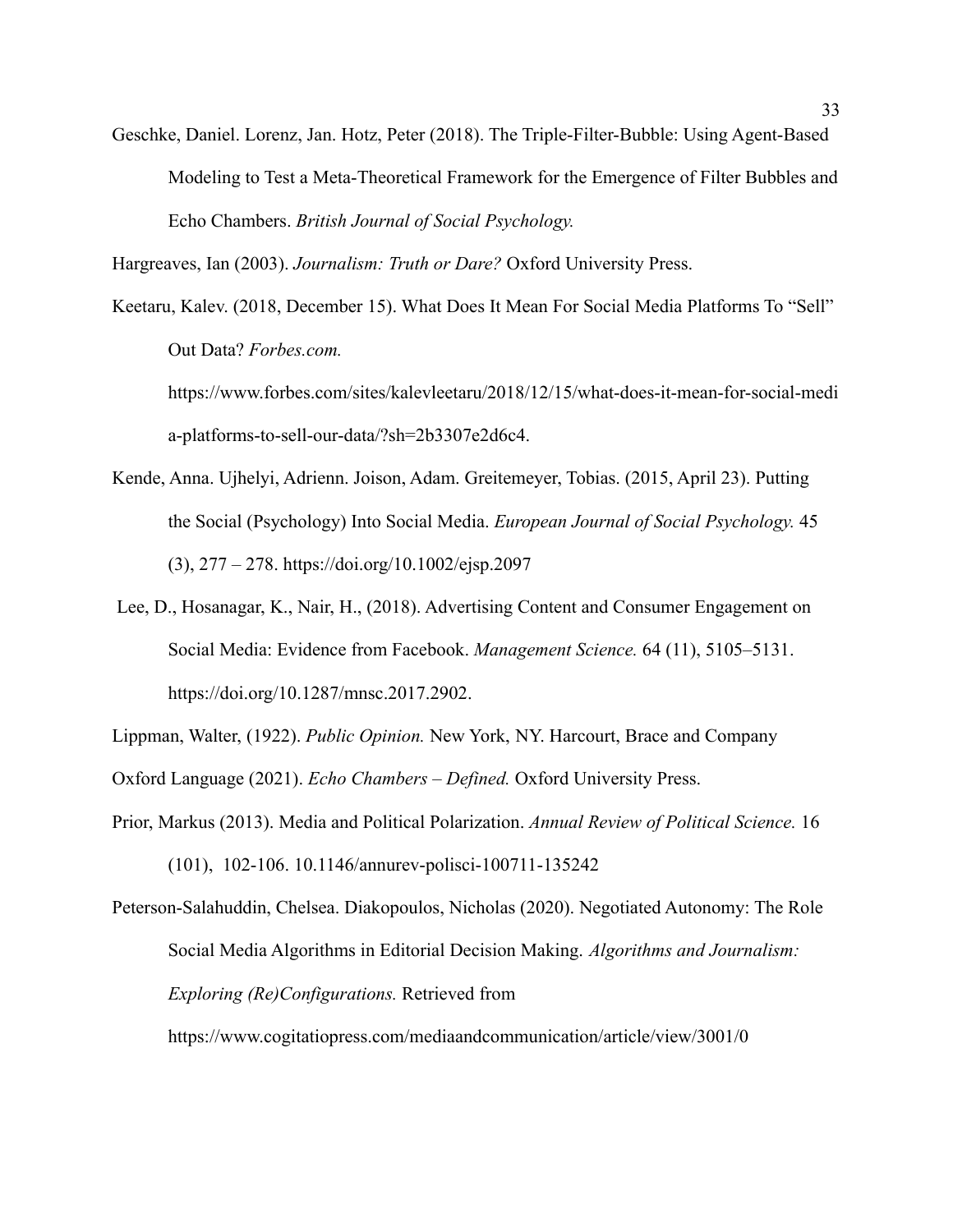- Pew Research Center (November 16, 2020). *Americans Who Get News Mainly on Social Media Are Less Knowledgeable and Less Engaged.* The Pew Charitable Trusts. https://www.pewtrusts.org/en/trust/archive/fall-2020/americans-who-get-news-mainly-on -social-media-are-less-knowledgeable-and-less-engaged
- Reviglio, U. (2019). Serendipity as an Emerging Design Principle of the Infosphere: Challenges and Opportunities. *Ethics in Informational Technology,* 151-166). https://doi.org/10.1007/s10676-018-9496-y
- Sang Ah, Kim, (2017). Social Media Algorithms: Why you See What You See. *Georgetown Law Technology review.* Washington D.C., Retrieved from https://georgetownlawtechreview.org/social-media-algorithms-why-you-see-what-you-se e/GLTR-12-2017/
- Shariff, Shafiza Mohd. Zhang, Xiuzhen. Sanderson, Mark. (2017, October). *On The Credibility Perception of News on Twitter: Readers, Topics and Features.* Computers in Human Behavior, Vol (75), 785–796. https://doi.org/10.1016/j.chb.2017.06.026.
- Smith, William G. (June, 2009). *Does Gender Influence Online Survey Participation?: A Record-Linkage Analysis of University Faculty Online Survey Response Behavior.* San José State University. https://files.eric.ed.gov/fulltext/ED501717.pdf.
- Sunstein, Cass. (2017). *#Republic: Divided Democracy in the Age of Social Media*. Princeton University Press.
- Swart, Joëlle. (April 12, 2021). *Experiencing Algorithms: How Young People Understand, Feel About, and Engage with Algorithmic News Selection on Social Media.* University of Groningen. SageJournals.com. [https://doi.org/10.1177/20563051211008828.](https://doi.org/10.1177%2F20563051211008828)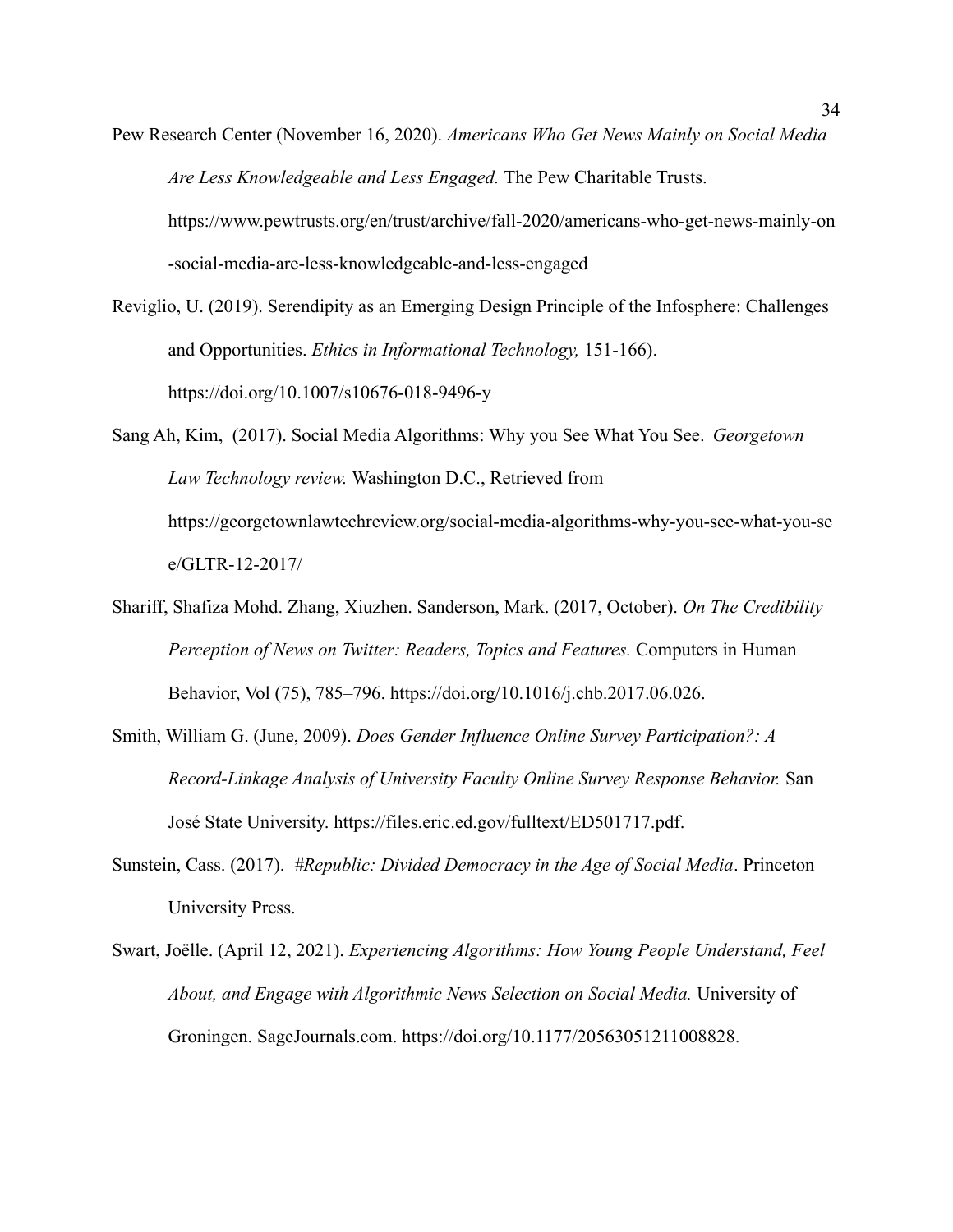- The University of Arkansas Office of Institutional Research and Assessment. (2021, January). *Enrollment Reports. https://oir.uark.edu/students/enrollment-reports.php*
- Vineet, Arora. Rousseau, David. Schwitzer, Gary (2019). Why Bolstering Trust in Journalism Could Help Strengthen Trust in Medicine. JAMA. doi:10.1001/jama.2019.0636

Walsh, Daniel Robert. (2021). *Neutral Isn't Neutral: An Analysis of Misinformation and Sentiment in the Wake of the Capitol Riots.* West Virginia University Graduate Theses, Dissertations, and Problem Reports. 8055.

https://researchrepository.wvu.edu/etd/8055/?utm\_source=researchrepository.wvu.edu%2 Fetd%2F8055&utm\_medium=PDF&utm\_campaign=PDFCoverPages

- Watson, Amy. (2019, Oct 23). Frequency of Online New Sources Reporting Fake News U.S. 2018. *Monmouth University.*
- Wein, Charlotte (2005, Feb 14). Defining Objectivity within Journalism An Overview. *Nordicom Review*, 26(2), 3-15. doi: https://doi.org/10.1515/nor-2017-0255.
- Zhang, Min. (December 22, 2021). *A Commentary of TikTok Recommendation Algorithms in MIT Technology Review 2021.* MIT Technology Review. https://doi.org/10.1016/j.fmre.2021.11.015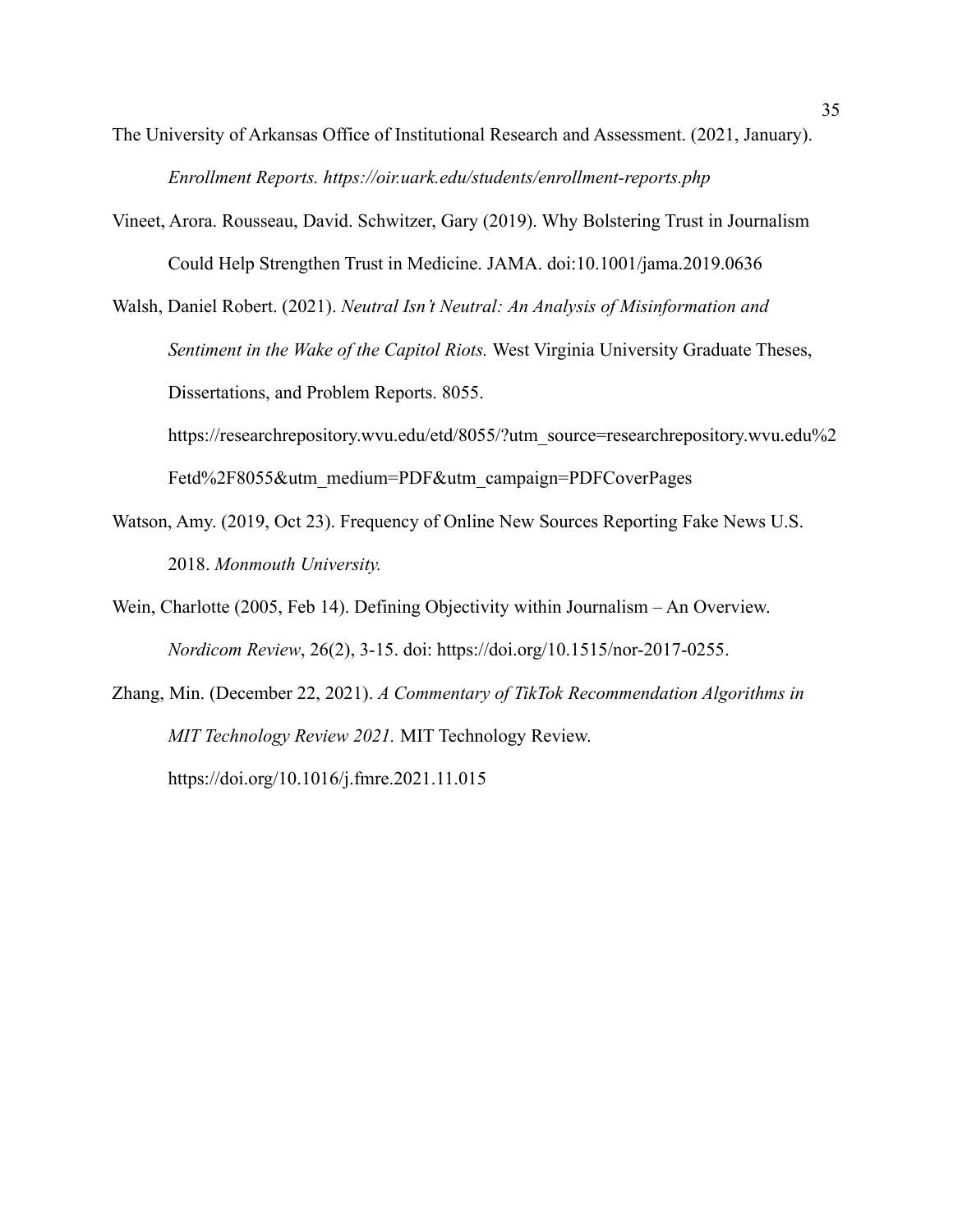### **APPENDIX**

*Figure 1: State of origin of all survey respondents.*

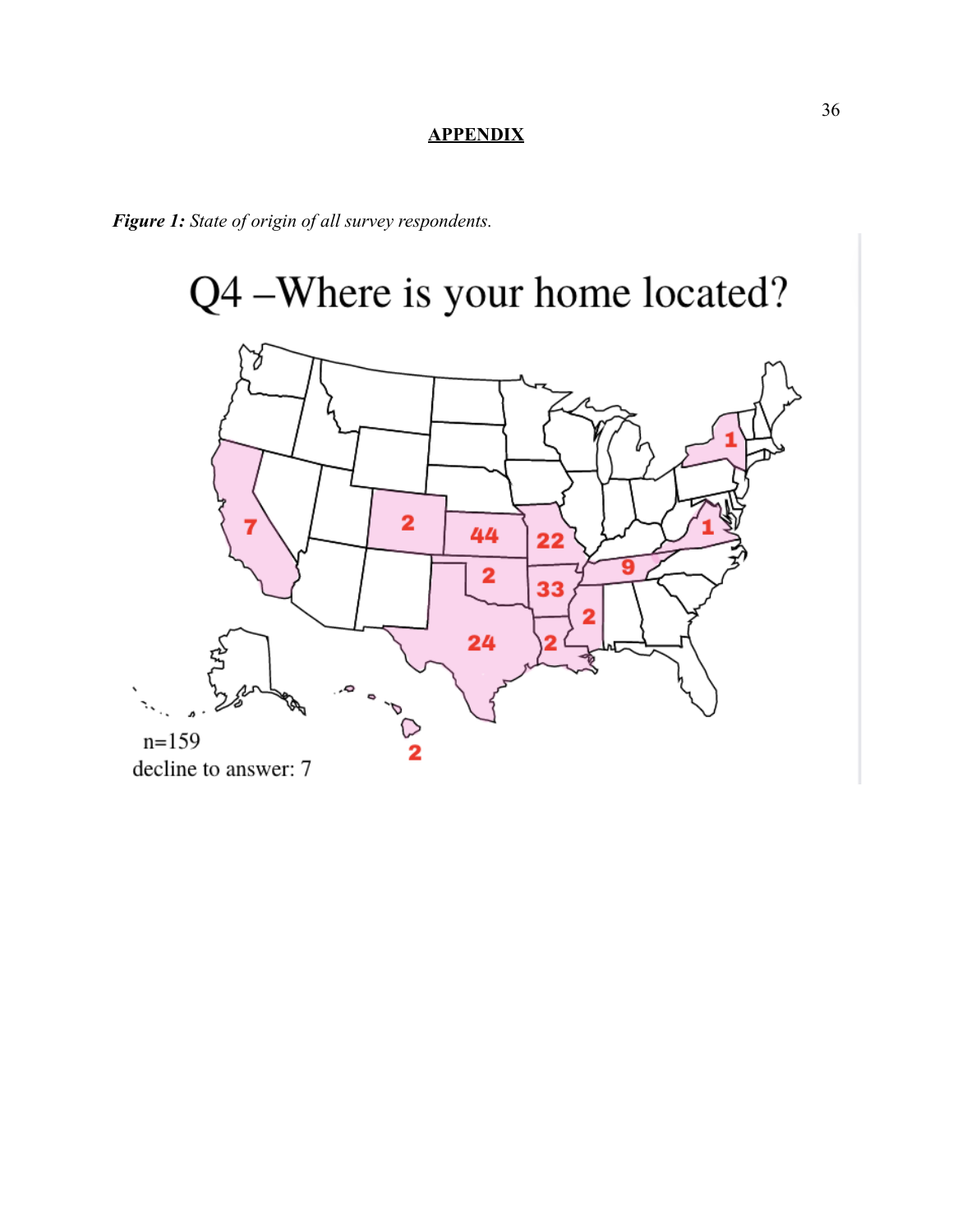

# Q11 - What is your political viewpoint?

*Figure 3: Respondent's perception of journalists.*

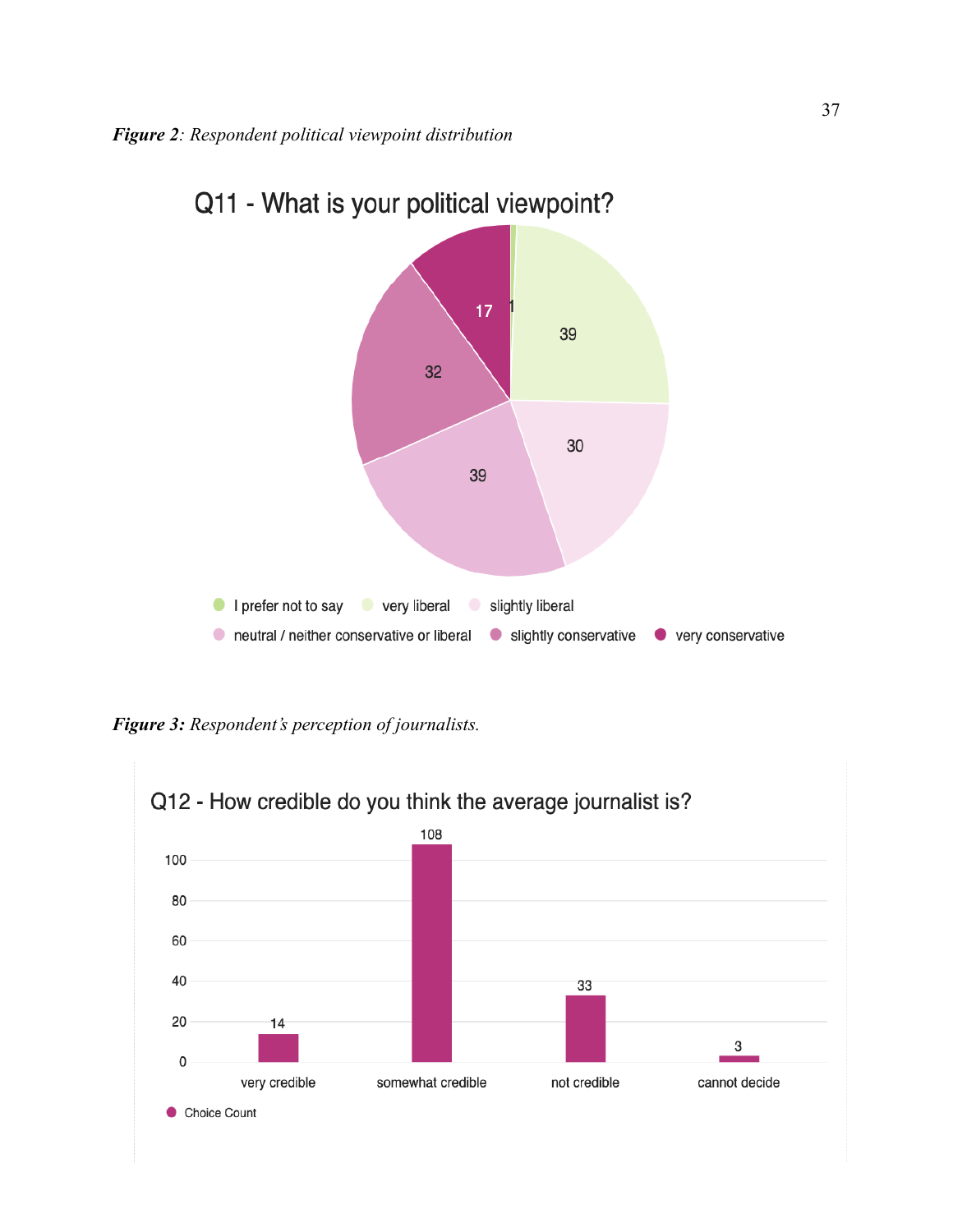### *Figure 4: Chi-squared statistical test of correlation results between Q11 (political viewpoint) and Q12 (journalist credibility).*

There is no statistically significant relationship between Q11: What is your political viewpoint? and Q12: How credible do you think the average journalist is?

#### Hide statistical test results  $\star$

Chi-Squared Test (Recommended)

| P-Value <sup>1</sup>     | 0.186 |
|--------------------------|-------|
| Effect Size (Cramér's V) | 0.204 |
| Sample Size              | 157   |

#### Chi-Squared Results <sup>®</sup>

| Chi Square         | 19.7 |
|--------------------|------|
| Degrees of Freedom | 15   |

### Q12: How credible do you think the average journalist is?

| Q11: Whatviewpoint?                        | ÷                                | very credible | somewhat credible $\phi$ | ÷<br>not credible | $\div$ $\Gamma$<br>cannot decide | To |
|--------------------------------------------|----------------------------------|---------------|--------------------------|-------------------|----------------------------------|----|
| very conservative                          | $\left\{ \left\  \cdot \right\ $ | 7.1%          | 8.4%                     | 21.2%             | 0.0%                             |    |
| slightly conservative                      | $\langle  $                      | 14.3%         | 24.3%                    | 9.1%              | 33.3%                            |    |
| neutral / neither conservati $\Rightarrow$ |                                  | 7.1%          | 25.2%                    | 30.3%             | 33.3%                            |    |
| slightly liberal                           | $\langle \rangle$                | 14.3%         | 17.8%                    | 24.2%             | 33.3%                            |    |
| very liberal                               | $\left\{ \cdot \right\}$         | 会<br>57.1%    | 23.4%                    | 15.2%             | 0.0%                             |    |
| I prefer not to say                        | $\left\{ \right\}$               | 0.0%          | 0.9%                     | 0.0%              | 0.0%                             |    |
| Total                                      | $\langle   \rangle$              | 100.0%        | 100.0%                   | 100.0%            | 100.0%                           |    |

 $\langle \cdot \rangle$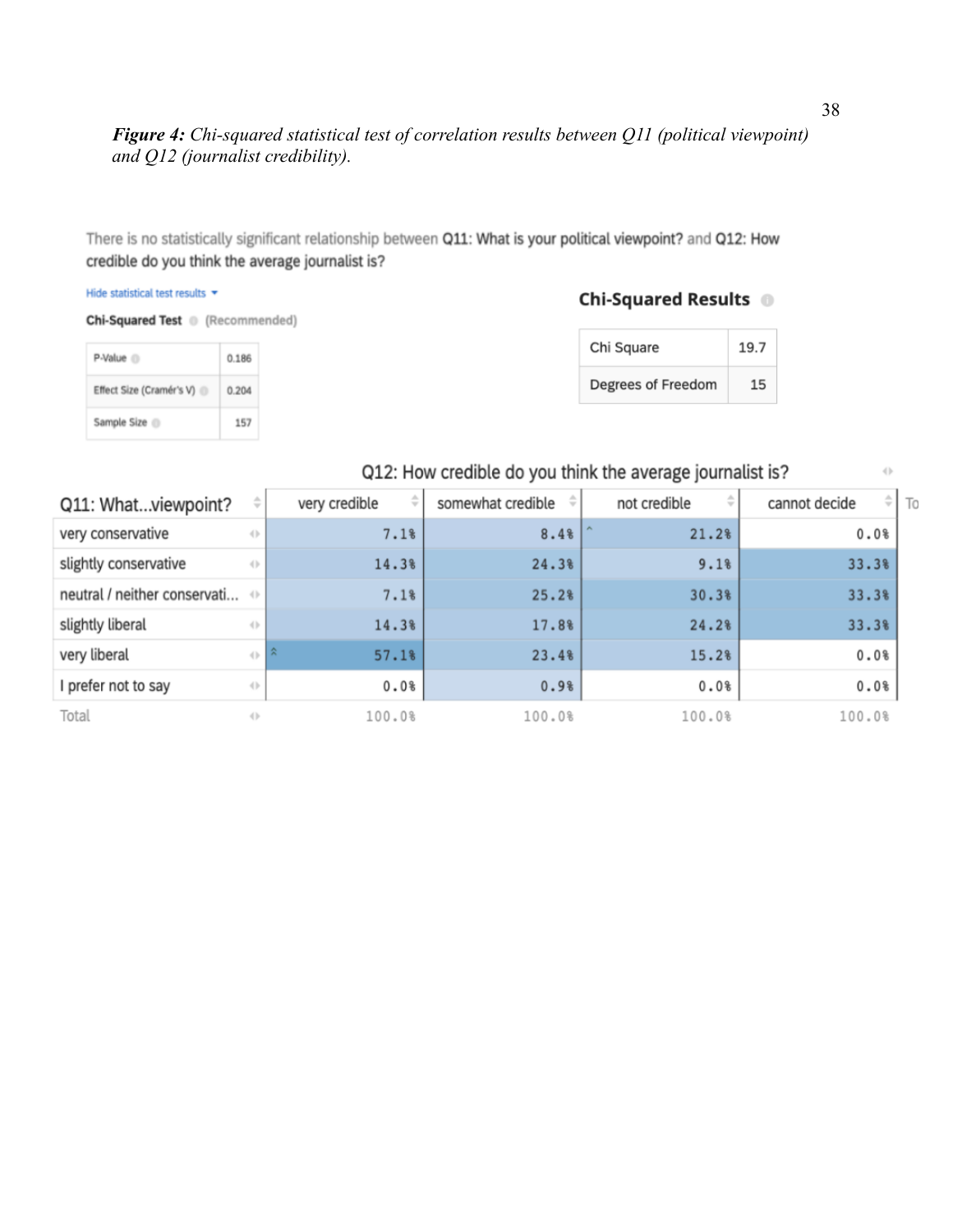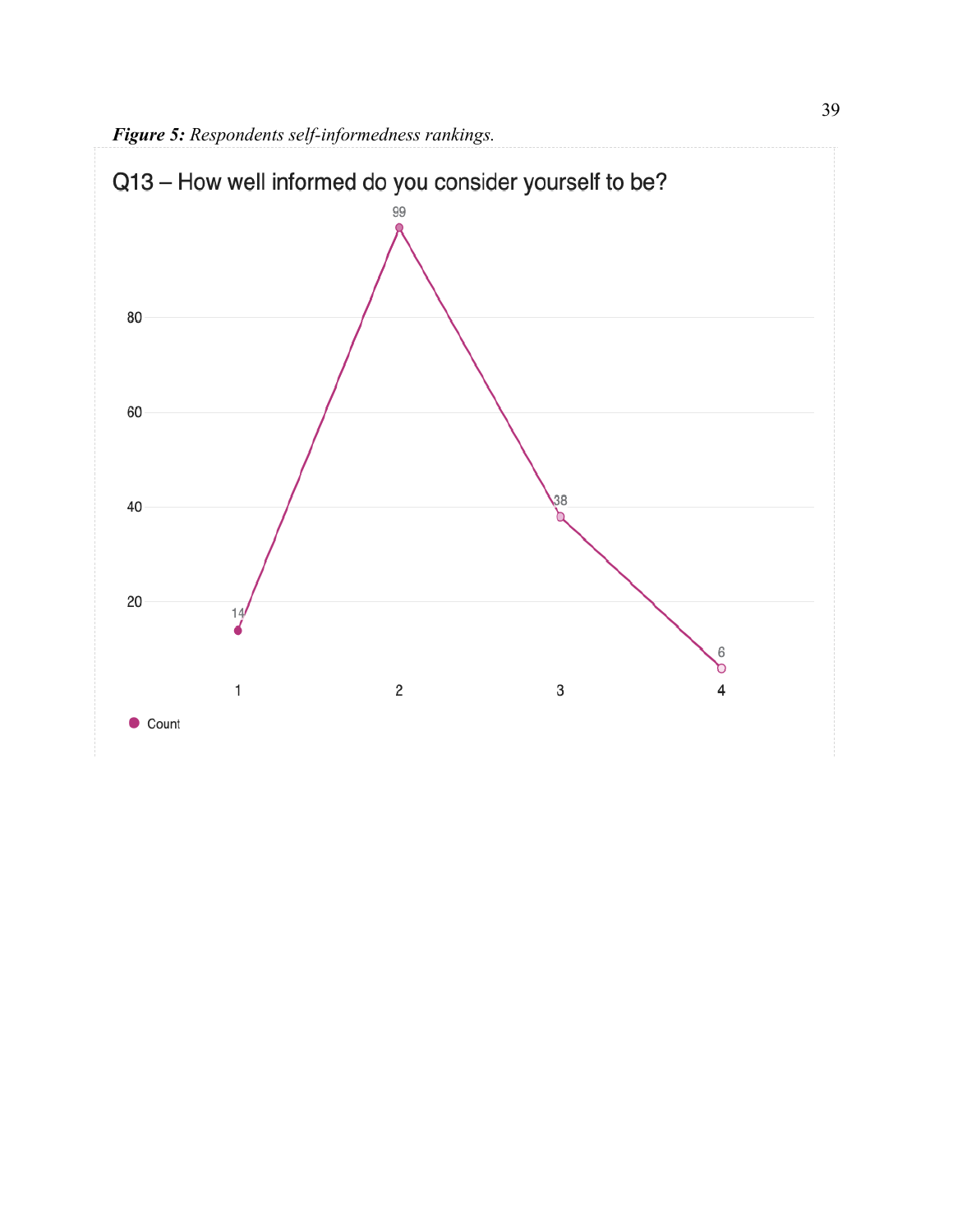*Figure 6: Respondents' preferred infosphere.*





Choice Count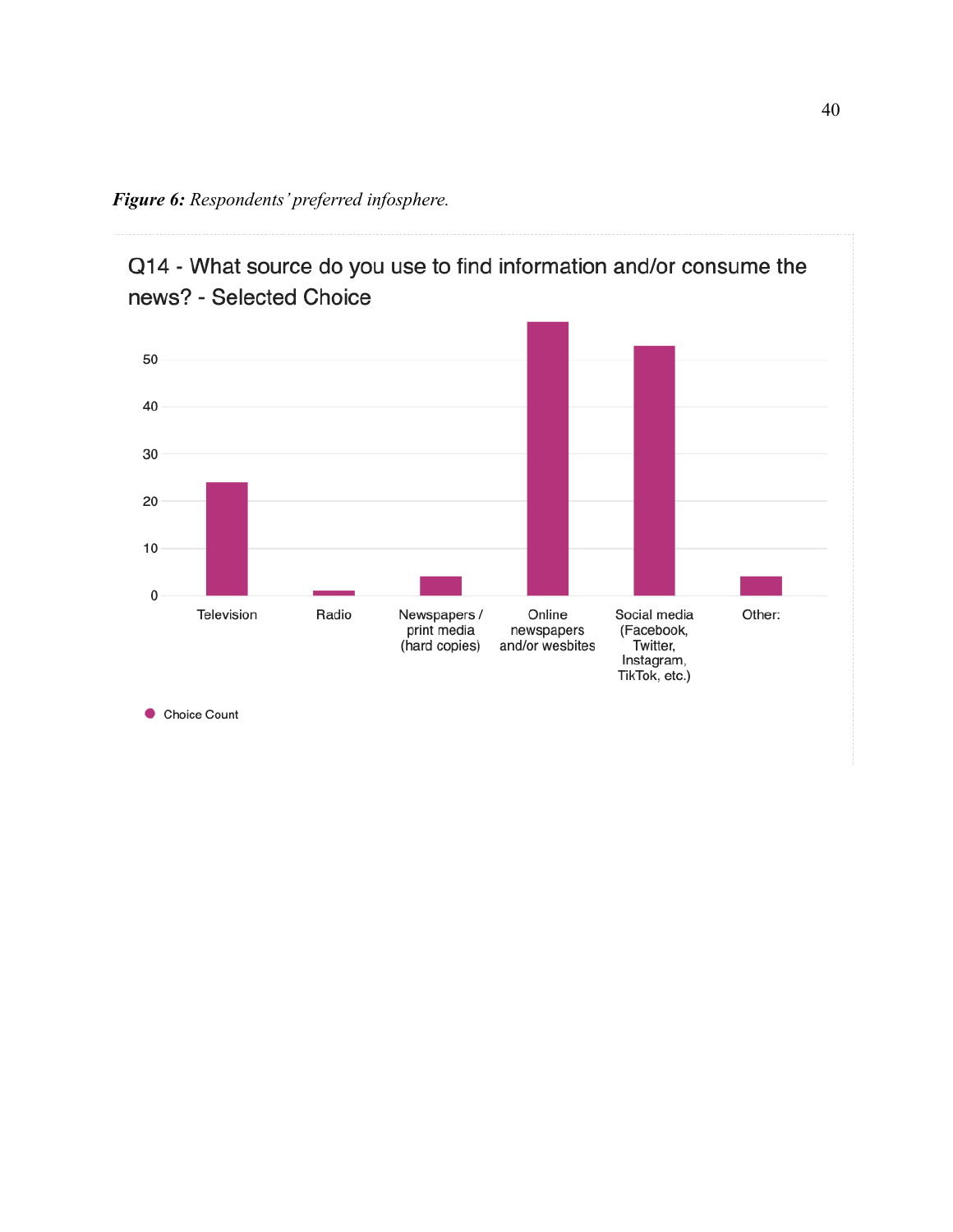*Figure 7: Respondents' reported prior experiences of infosphere serendipity.*

Q17 - Serendipity is defined as "the occurrence and development of events by chance in a happy or beneficial way." Have you ever experienced serendipity while viewing content on your preferred media feed?



*Figure 8: Respondents' infosphere serendipity preferences.*

Q18 - Serendipity is defined as "the occurrence and development of events by chance in a happy or beneficial way." Would you prefer to experience instances of serendipity while viewing content on your preferred media feed?

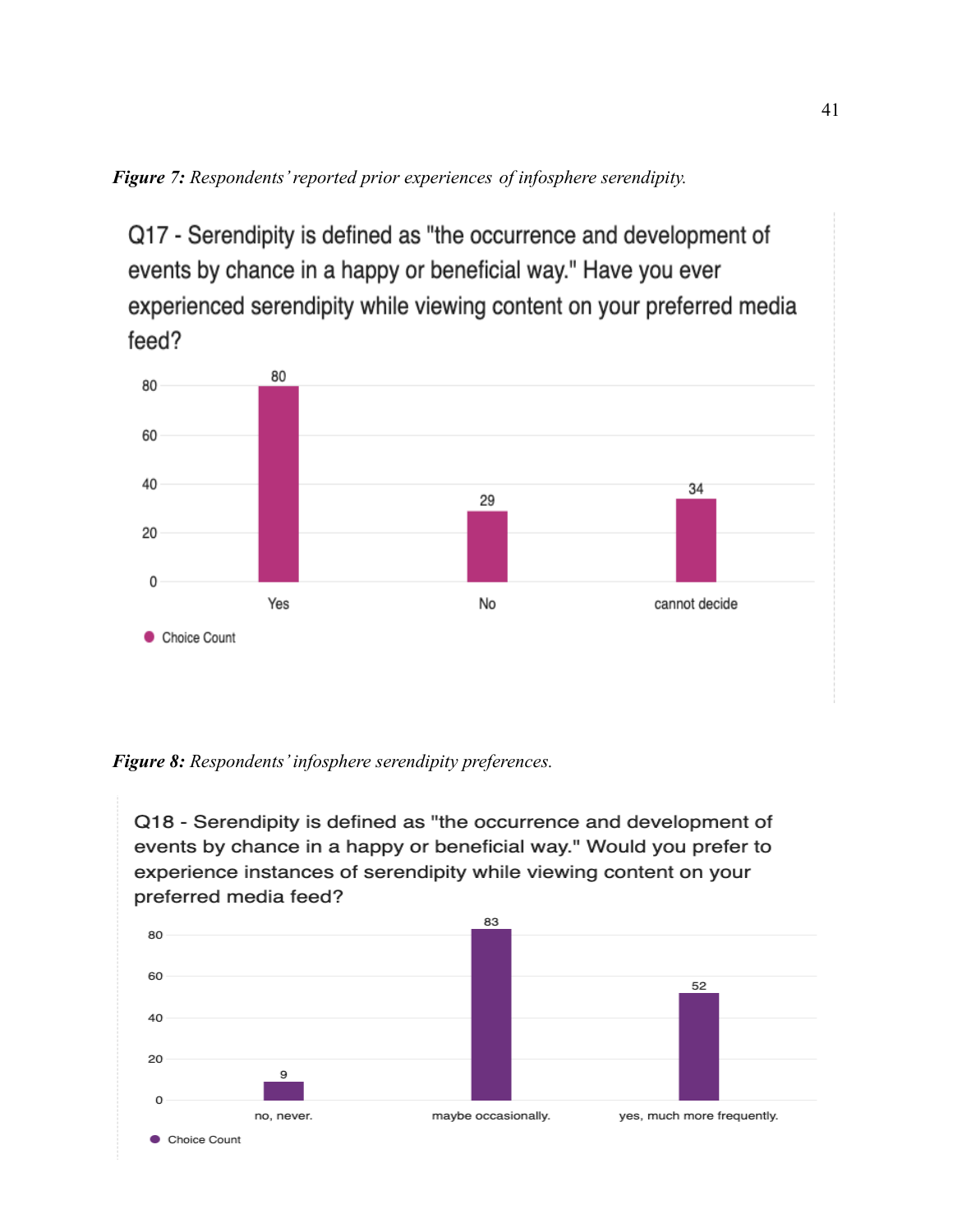*Figure 9: Chi-squared statistical test of correlation results between Q11 (political viewpoint) and Q18 (preferred instances of serendipity within preferred infosphere).*

There is no statistically significant relationship between Q11: What is your political viewpoint? and Q18: Serendipity is defined as "the occurrence...e viewing content on your preferred media feed?

#### Hide statistical test results \*

Chi-Squared Test (Recommended)

### Chi-Squared Results <sup>®</sup>

| P-Value <sup>1</sup>     | 0.0609 |
|--------------------------|--------|
| Effect Size (Cramér's V) | 0.248  |
| Sample Size              | 144    |

| Chi Square         | 17.7 |
|--------------------|------|
| Degrees of Freedom | 10   |

### Q18: Serendipity is defined as "th...tent on your preferred media feed?

| Q11: Whatviewpoint?                        | ÷                                                 | no, never.<br>$\overline{\phantom{a}}$ | ÷<br>maybe occasionally. | ÷<br>yes, much more frequently. |
|--------------------------------------------|---------------------------------------------------|----------------------------------------|--------------------------|---------------------------------|
| very conservative                          | $\langle \rangle$                                 | 0.0%                                   | 14.5%                    | 9.6%                            |
| slightly conservative                      | $\left\{ \right\}$                                | 11.1%                                  | 16.9%                    | 26.9%                           |
| neutral / neither conservati $\Rightarrow$ |                                                   | 33.3%                                  | 21.7%                    | 30.8%                           |
| slightly liberal                           | $\left\{ \left\vert \cdot \right\rangle \right\}$ | 0.0%                                   | 19.3%                    | 21.2%                           |
| very liberal                               | $\left\{ \right\}$                                | $\sim$<br>55.6%                        | $27.7%$ $\frac{8}{1}$    | 9.6%                            |
| prefer not to say                          | $\left\{ \right\}$                                | 0.0%                                   | 0.0%                     | 1.9%                            |
| Total                                      | $\langle$                                         | 100.0%                                 | 100.0%                   | 100.0%                          |

 $\langle \rangle$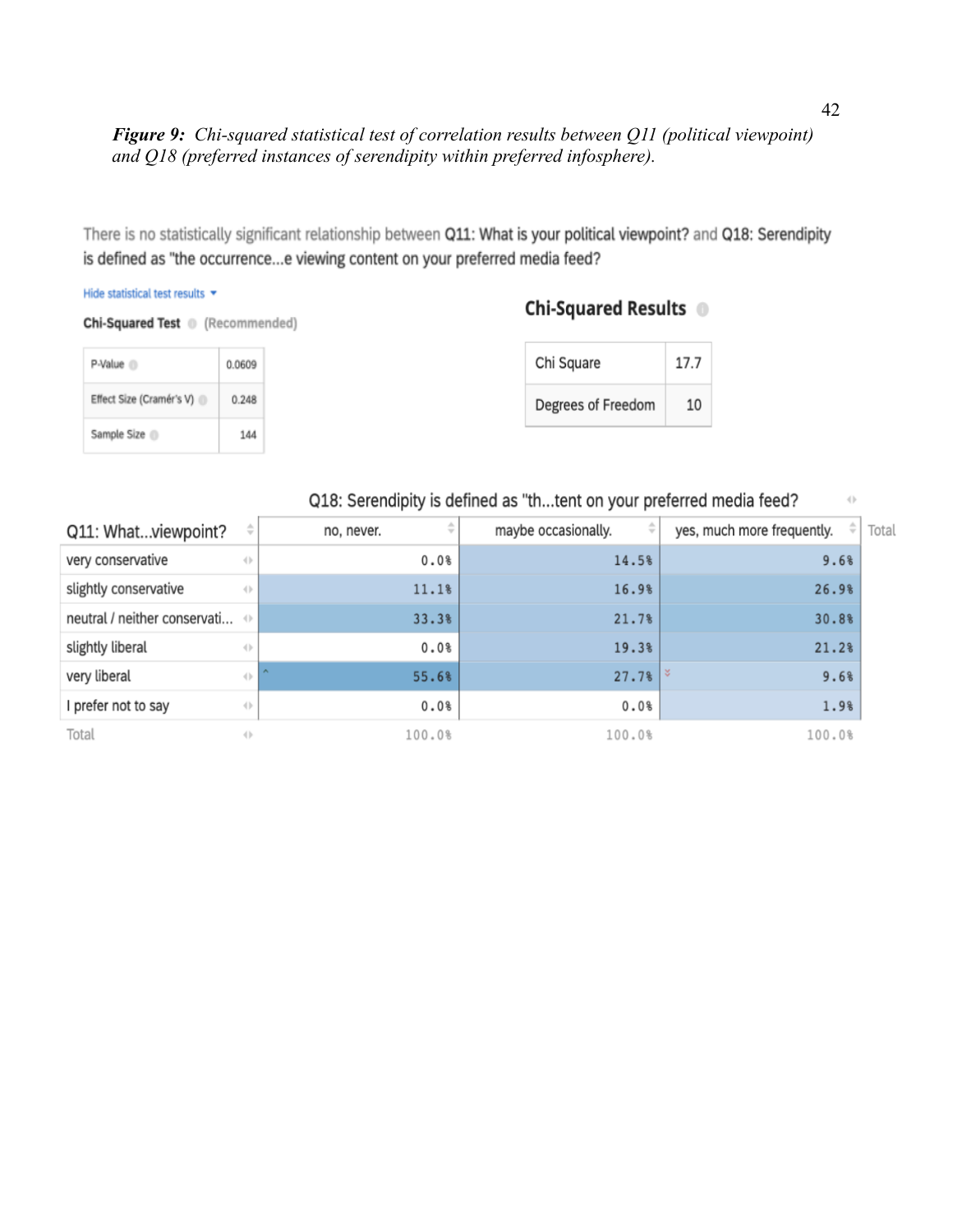

*Figure 11: Respondent gender distribution.*

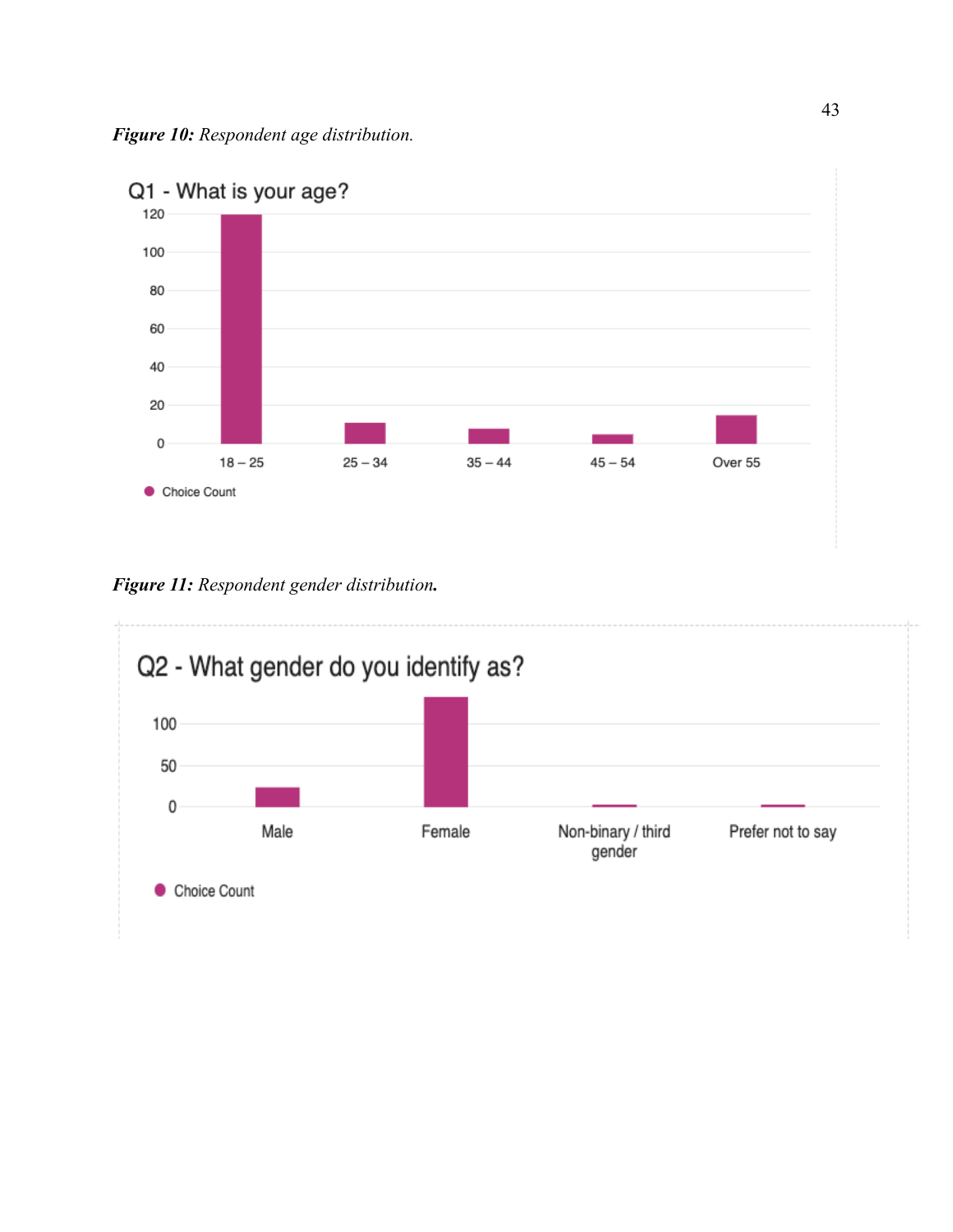

*Figure 13: Respondent education distribution.*



*Figure 14: Respondent marital status distribution.*

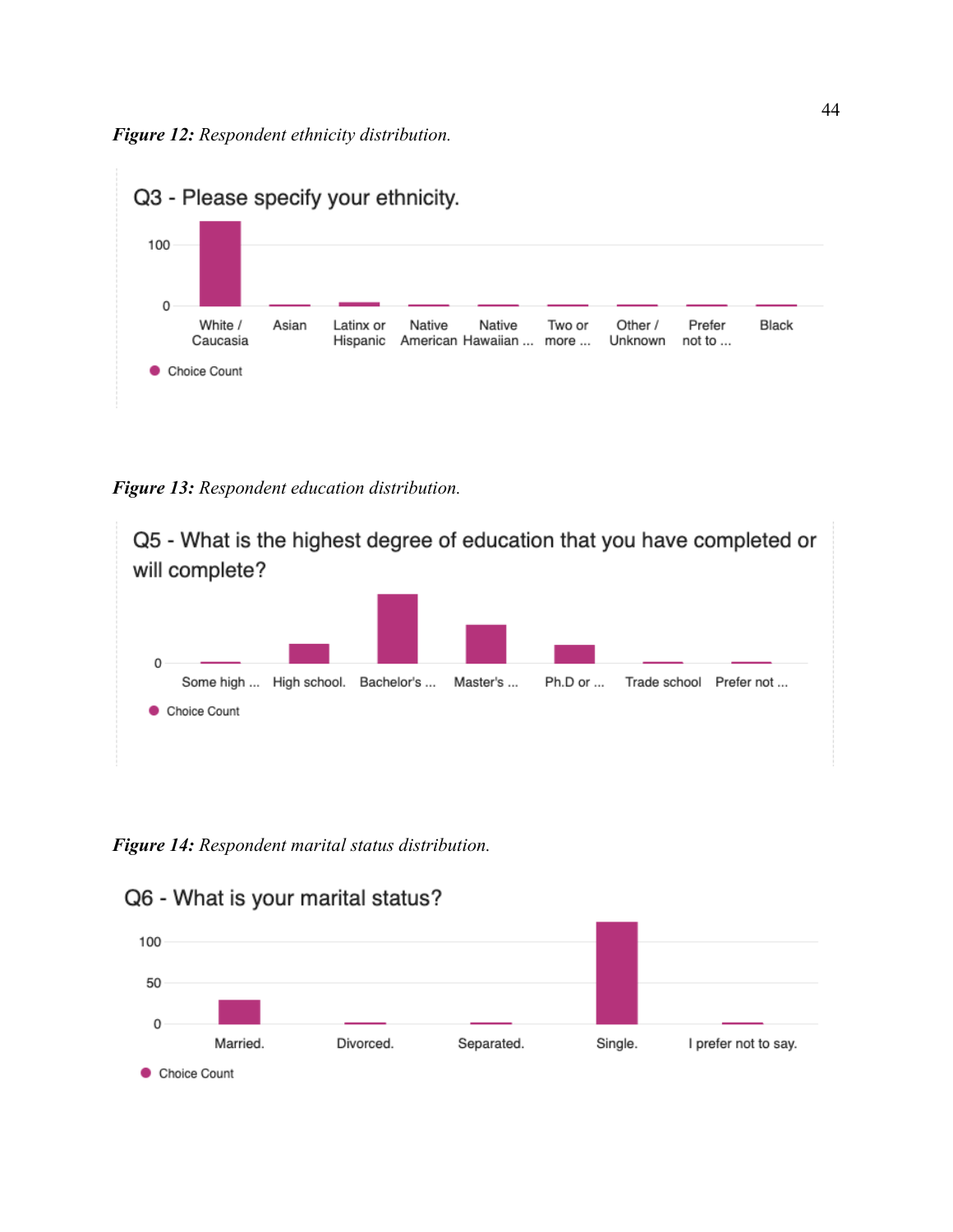*Figure 15: Respondent disability distribution.*



*Figure 16: Respondent voting status.*



# Q8 - Are you a registered voter?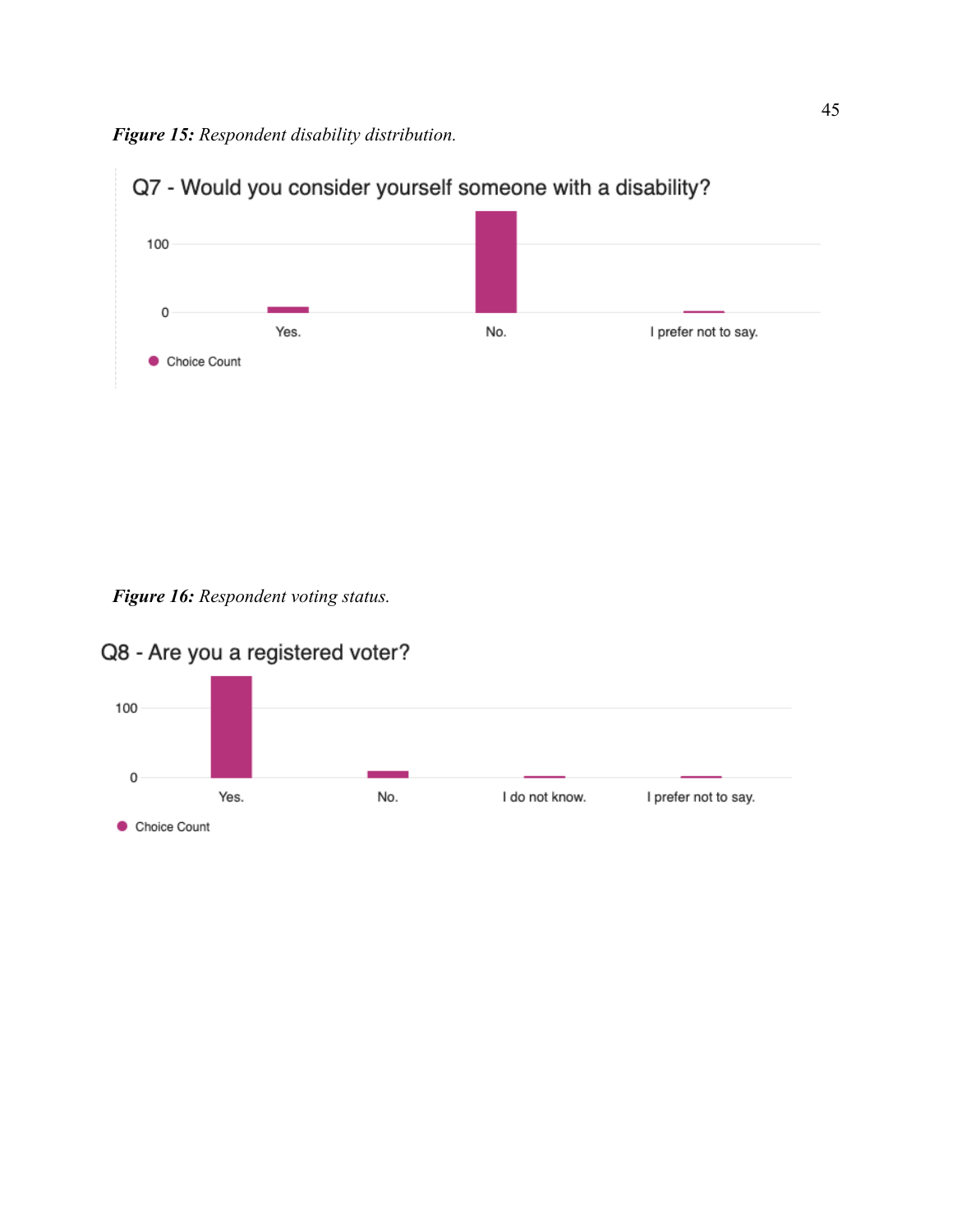

# Q9 - What is your employment status? - Selected Choice

*Figure 18: Respondent primary language distribution.*

# Q10 - What is your primary language? - Selected Choice